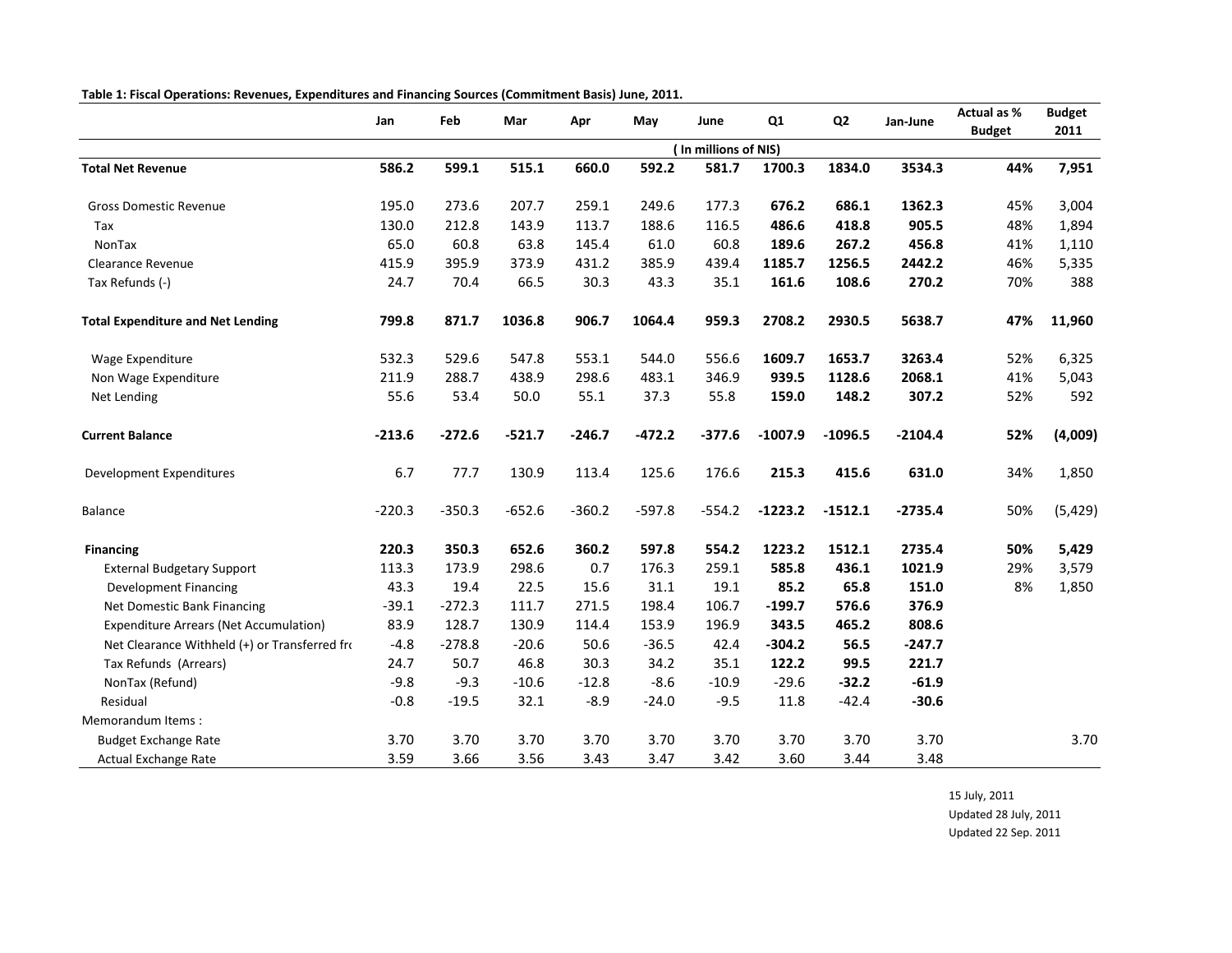**Table 2: Detailed Fiscal Operations: Revenues, Expenditures and Net Lending (Commitment Basis) June, 2011.**

|                                    | Jan    | Feb   | Mar    | Apr   | May    | June                 | Q1     | Q2     | Jan-June | Actual as %<br><b>Budget</b> | Budget<br>2011 |
|------------------------------------|--------|-------|--------|-------|--------|----------------------|--------|--------|----------|------------------------------|----------------|
|                                    |        |       |        |       |        | (In millions of NIS) |        |        |          |                              |                |
| <b>Total Net Revenues</b>          | 586.2  | 599.1 | 515.1  | 660.0 | 592.2  | 581.7                | 1700.3 | 1834.0 | 3534.3   | 44%                          | 7951           |
| <b>Gross Domestic Revenues</b>     | 195.0  | 273.6 | 207.7  | 259.1 | 249.6  | 177.3                | 676.2  | 686.1  | 1362.3   | 45%                          | 3004           |
| <b>Tax Revenues</b>                | 130.0  | 212.8 | 143.9  | 113.7 | 188.6  | 116.5                | 486.6  | 418.8  | 905.5    | 48%                          | 1894           |
| Income Tax                         | 30.8   | 108.8 | 47.6   | 27.3  | 40.5   | 29.1                 | 187.2  | 97.0   | 284.2    |                              |                |
| Value Added Tax                    | 39.8   | 47.9  | 44.5   | 40.8  | 103.2  | 41.0                 | 132.1  | 185.0  | 317.1    |                              |                |
| Property Tax                       | 5.4    | 0.6   | 0.5    | 0.4   | 0.5    | 0.5                  | 6.5    | 1.4    | 7.9      |                              |                |
| Other Taxes                        | 54.0   | 55.5  | 51.3   | 45.2  | 44.4   | 45.9                 | 160.8  | 135.5  | 296.3    |                              |                |
| Non Tax Revenues                   | 65.0   | 60.8  | 63.8   | 145.4 | 61.0   | 60.8                 | 189.6  | 267.2  | 456.8    | 41%                          | 1110           |
| Clearance Revenues (1)             | 415.9  | 395.9 | 373.9  | 431.2 | 385.9  | 439.4                | 1185.7 | 1256.5 | 2442.2   | 46%                          | 5335           |
| Customs                            | 149.3  | 136.0 | 132.2  | 142.8 | 132.9  | 171.3                | 417.5  | 447.0  | 864.5    |                              |                |
| Value Added Tax                    | 127.6  | 120.9 | 126.4  | 143.9 | 132.4  | 129.5                | 374.8  | 405.8  | 780.6    |                              |                |
| Petroleum Excises                  | 143.2  | 135.5 | 117.4  | 142.5 | 118.4  | 136.5                | 396.0  | 397.5  | 793.5    |                              |                |
| Purchase Tax                       | 0.0    | 0.0   | 0.0    | 0.0   | 0.0    | 0.0                  | 0.0    | 0.0    | 0.0      |                              |                |
| Income Tax                         | 0.0    | 0.0   | 0.0    | 0.0   | 0.0    | 0.0                  | 0.0    | 0.0    | 0.0      |                              |                |
| Other                              | $-4.1$ | 3.5   | $-2.1$ | 2.0   | 2.1    | 2.0                  | $-2.7$ | 6.1    | 3.4      |                              |                |
| Tax Refunds (-)                    | 24.7   | 70.4  | 66.5   | 30.3  | 43.3   | 35.1                 | 161.6  | 108.6  | 270.2    | 70%                          | 388            |
| Total Expenditures and Net Lending | 799.8  | 871.7 | 1036.8 | 906.7 | 1064.4 | 959.3                | 2708.2 | 2930.5 | 5638.7   | 47%                          | 11960          |
| Wage Expenditures (2)              | 532.3  | 529.6 | 547.8  | 553.1 | 544.0  | 556.6                | 1609.7 | 1653.7 | 3263.4   | 52%                          | 6325           |
| Non Wage Expenditures              | 211.9  | 288.7 | 438.9  | 298.6 | 483.1  | 346.9                | 939.5  | 1128.6 | 2068.1   | 41%                          | 5043           |
| <b>Operational Expenditures</b>    | 103.7  | 173.6 | 190.9  | 127.9 | 276.3  | 93.9                 | 468.2  | 498.2  | 966.3    | 52%                          | 1864           |
| Transfers (3)                      | 107.0  | 113.9 | 245.0  | 165.8 | 192.9  | 246.4                | 465.8  | 605.2  | 1071.0   | 35%                          | 3089           |
| Minor Capital Expenditures         | 1.2    | 1.3   | 3.0    | 4.8   | 13.8   | 6.6                  | 5.5    | 25.2   | 30.7     | 34%                          | 90             |
| (Commitment)<br>Net Lending        | 55.6   | 53.4  | 50.0   | 55.1  | 37.3   | 55.8                 | 159.0  | 148.2  | 307.2    | 52%                          | 592            |
| Development Expenditures           | 6.7    | 77.7  | 130.9  | 113.4 | 125.6  | 176.6                | 215.3  | 415.6  | 631.0    | 34%                          | 1850           |
| Memorandum Items:                  |        |       |        |       |        |                      |        |        |          |                              |                |
| <b>Budget Exchange Rate</b>        | 3.70   | 3.7   | 3.7    | 3.70  | 3.70   | 3.70                 | 3.70   | 3.70   | 3.70     |                              | 3.70           |
| Actual Exchange Rate               | 3.59   | 3.66  | 3.56   | 3.43  | 3.47   | 3.42                 | 3.60   | 3.44   | 3.48     |                              |                |

1)The decline of the clearance revenues as results of reduction in the Tariffs of customs and excises by the Israelis, and the lower consumption

of petroleum by Gaza as the MOF no longer supplies The Gaza Electricity Company with petroleum.

2) The increase in wage bill for the first quarter as results of a- allowances for Jerusalem Employees and Teachers of Ministry of Education approved in 2010 and paid starting from 2011 b- 1600 employees their files had been reconciled during 2011.

3) Transfers are as been approved in the budget and spending is highly related to availability of financing 15 July, 2011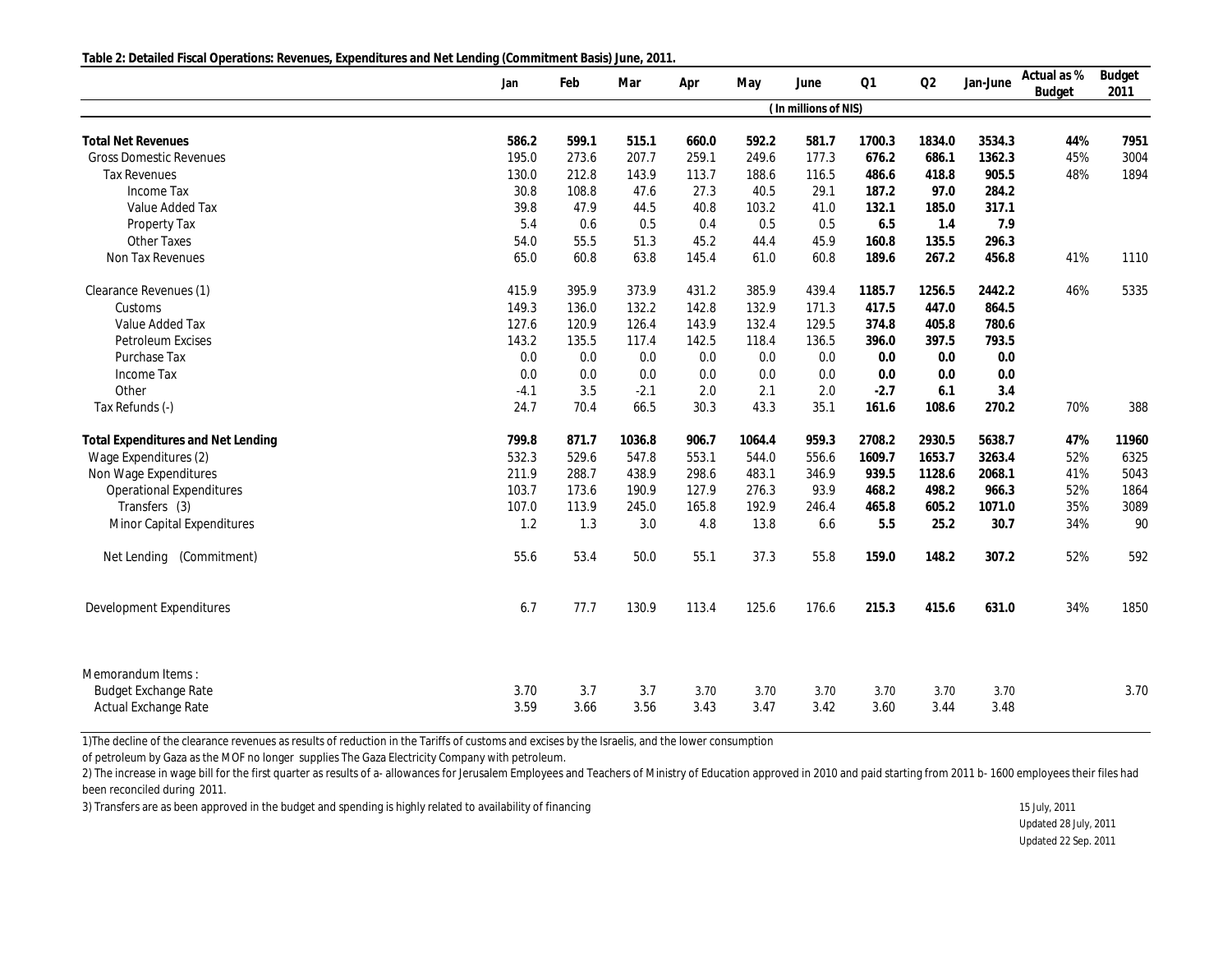| Table 3: Fiscal Operations: Revenues, Expenditures and Financing Sources (Cash Basis) June, 2011. |  |  |  |  |
|---------------------------------------------------------------------------------------------------|--|--|--|--|
|                                                                                                   |  |  |  |  |

|                                   | Jan      | Feb      | Mar      | Apr      | May      | June                 | Q1       | Q2        | Jan-June  | Actual as % | Budget  |
|-----------------------------------|----------|----------|----------|----------|----------|----------------------|----------|-----------|-----------|-------------|---------|
|                                   |          |          |          |          |          | (In millions of NIS) |          |           |           | Budget      | 2011    |
|                                   |          |          |          |          |          |                      |          |           |           |             |         |
| <b>Total Net Revenue</b>          | 605.9    | 919.3    | 571.9    | 626.9    | 654.3    | 563.5                | 2097.0   | 1844.8    | 3941.8    | 50%         | 7951    |
| <b>Gross Domestic Revenue</b>     | 185.2    | 264.3    | 197.1    | 246.3    | 241.0    | 166.5                | 646.6    | 653.8     | 1300.4    | 43%         | 3004    |
| Tax                               | 130.0    | 212.8    | 143.9    | 113.7    | 188.6    | 116.5                | 486.6    | 418.8     | 905.5     | 48%         | 1894    |
| Non Tax                           | 55.2     | 51.6     | 53.2     | 132.7    | 52.4     | 49.9                 | 160.0    | 235.0     | 395.0     | 36%         | 1110    |
| Clearance Revenue                 | 420.7    | 674.6    | 394.5    | 380.6    | 422.4    | 397.1                | 1489.8   | 1200.0    | 2689.9    | 50%         | 5335    |
| Tax Refunds (-)                   | 0.0      | 19.7     | 19.7     | 0.0      | 9.1      | 0.0                  | 39.4     | 9.1       | 48.5      | 12%         | 388     |
| Total Expenditure and Net Lending | 721.8    | 754.3    | 963.6    | 825.6    | 948.5    | 789.9                | 2439.7   | 2564.0    | 5003.7    | 42%         | 11960   |
| Wage Expenditure                  | 507.0    | 516.2    | 536.9    | 536.9    | 529.1    | 495.0                | 1560.1   | 1561.0    | 3121.1    | 49%         | 6325    |
| Non Wage Expenditure              | 159.1    | 184.7    | 376.7    | 233.6    | 382.1    | 239.1                | 720.6    | 854.8     | 1575.3    | 31%         | 5043    |
| Net Lending                       | 55.6     | 53.4     | 50.0     | 55.1     | 37.3     | 55.8                 | 159.0    | 148.2     | 307.2     | 52%         | 592     |
| <b>Current Balance</b>            | $-115.9$ | 164.9    | $-391.8$ | $-198.6$ | $-294.2$ | $-226.4$             | $-342.7$ | $-719.2$  | $-1061.9$ | 26%         | $-4009$ |
| Development Expenditures          | 0.8      | 66.4     | 73.2     | 80.2     | 87.6     | 149.1                | 140.4    | 316.9     | 457.3     | 25%         | 1850    |
| Balance                           | $-116.7$ | 98.5     | $-464.9$ | $-278.9$ | $-381.8$ | $-375.5$             | $-483.1$ | $-1036.2$ | $-1519.2$ | 28%         | $-5429$ |
| Financing                         | 116.7    | $-98.5$  | 464.9    | 278.9    | 381.8    | 375.5                | 483.1    | 1036.2    | 1519.2    | 28%         | 5429    |
| <b>External Budgetary Support</b> | 113.3    | 173.9    | 298.6    | 0.7      | 176.3    | 259.1                | 585.8    | 436.1     | 1021.9    | 29%         | 3579    |
| Development Financing             | 43.3     | 19.4     | 22.5     | 15.6     | 31.1     | 19.1                 | 85.2     | 65.8      | 151.0     | 8%          | 1850    |
| Net Domestic Bank Financing       | $-39.1$  | $-272.3$ | 111.7    | 271.5    | 198.4    | 106.7                | $-199.7$ | 576.6     | 376.9     |             |         |
| Residual                          | $-0.8$   | $-19.5$  | 32.1     | $-8.9$   | $-24.0$  | $-9.5$               | 11.8     | $-42.4$   | $-30.6$   |             |         |
| Memorandum Items:                 |          |          |          |          |          |                      |          |           |           |             |         |
| Budget Exchange Rate              | 3.70     | 3.70     | 3.70     | 3.70     | 3.70     | 3.70                 | 3.70     | 3.70      | 3.70      |             | 3.70    |
| Actual Exchange Rate              | 3.59     | 3.66     | 3.56     | 3.43     | 3.47     | 3.42                 | 3.60     | 3.44      | 3.48      |             |         |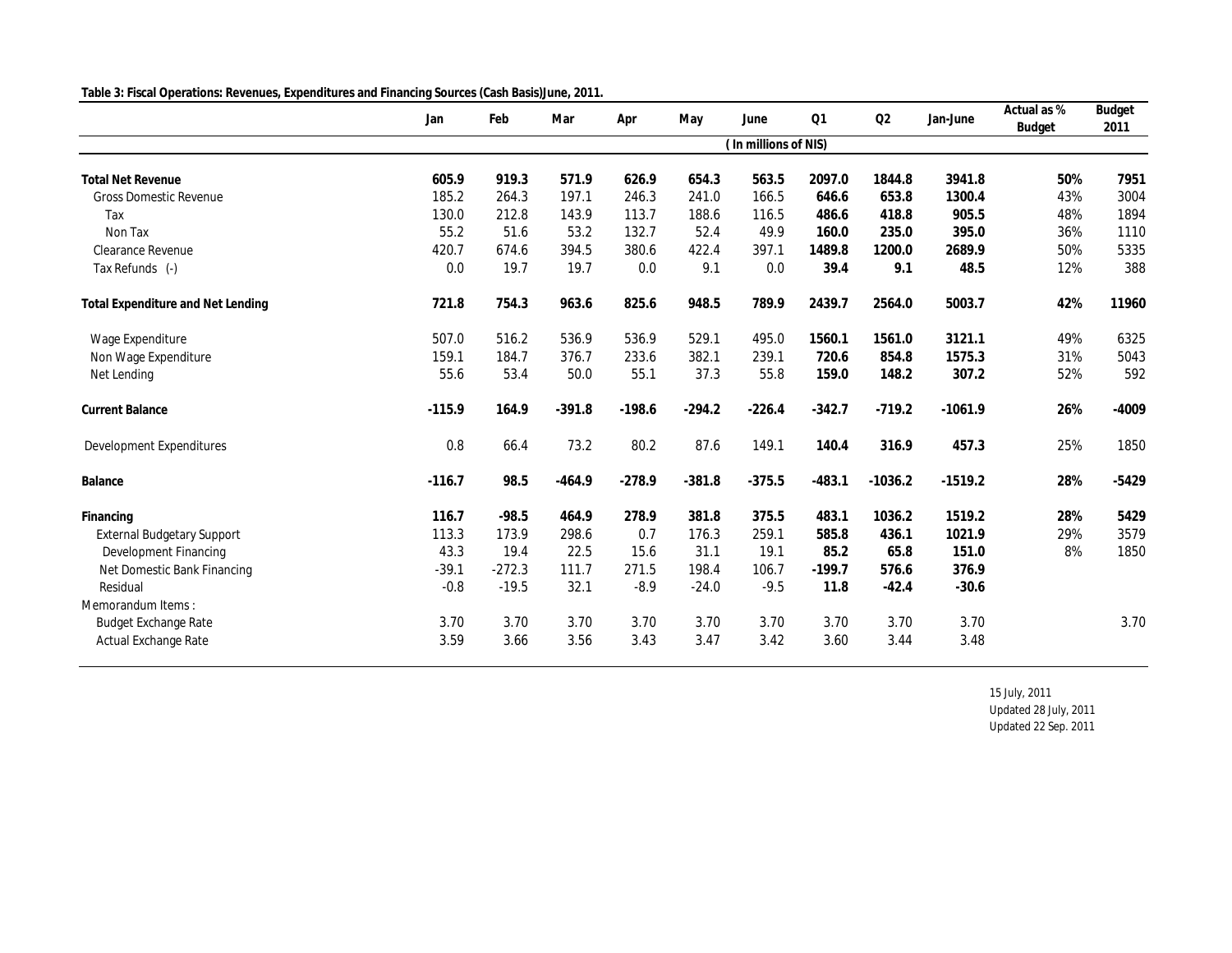**Table 4 : Consolidated Statement on Fiscal Operations: Revenues, Expenditures and Financing Sources (cash and Commitment Basis) June, 2011.**

| rapic +. Consolidated statement on niscal Operations. Revenues, Experiental Cs and Financing Sources (cash and commitment Dasis) sunc, ZOTT. | Jan      | Feb      | Mar      | Apr      | May      | June                 | Q1        | Q2        | Jan-June  | Actual as %<br>Budget | Budget<br>2011 |
|----------------------------------------------------------------------------------------------------------------------------------------------|----------|----------|----------|----------|----------|----------------------|-----------|-----------|-----------|-----------------------|----------------|
|                                                                                                                                              |          |          |          |          |          | (In millions of NIS) |           |           |           |                       |                |
| <b>Total Net Revenue</b>                                                                                                                     | 576.4    | 589.8    | 504.5    | 647.2    | 583.7    | 570.8                | 1670.7    | 1801.7    | 3472.4    | 44%                   | 7951           |
| <b>Gross Domestic Revenue</b>                                                                                                                | 195.0    | 273.6    | 207.7    | 259.1    | 249.6    | 177.3                | 676.2     | 686.1     | 1362.3    | 45%                   | 3004           |
| Tax                                                                                                                                          | 130.0    | 212.8    | 143.9    | 113.7    | 188.6    | 116.5                | 486.6     | 418.8     | 905.5     | 48%                   | 1894           |
| Non Tax                                                                                                                                      | 65.0     | 60.8     | 63.8     | 145.4    | 61.0     | 60.8                 | 189.6     | 267.2     | 456.8     | 41%                   | 1110           |
| Clearance Revenue (Accrued)                                                                                                                  | 415.9    | 395.9    | 373.9    | 431.2    | 385.9    | 439.4                | 1185.7    | 1256.5    | 2442.2    | 46%                   | 5335           |
| Clearance Revenue (Cash)                                                                                                                     | 420.7    | 674.6    | 394.5    | 380.6    | 422.4    | 397.1                | 1489.8    | 1200.0    | 2689.9    |                       |                |
| Clearance Revenue (Net Arrears Accumulation)                                                                                                 | $-4.8$   | $-278.8$ | $-20.6$  | 50.6     | $-36.5$  | 42.4                 | $-304.2$  | 56.5      | $-247.7$  |                       |                |
| Tax Refunds (Commitment)                                                                                                                     | 24.7     | 70.4     | 66.5     | 30.3     | 43.3     | 35.1                 | 161.6     | 108.6     | 270.2     | 70%                   | 388            |
| Non Tax (Cash)                                                                                                                               | 55.2     | 51.6     | 53.2     | 132.7    | 52.4     | 49.9                 | 160.0     | 235.0     | 395.0     |                       |                |
| Non Tax (Refund)                                                                                                                             | 9.8      | 9.3      | 10.6     | 12.8     | 8.6      | 10.9                 | 29.6      | 32.2      | 61.9      |                       |                |
| Total Expenditure and Net Lending (Commitment Basis)                                                                                         | 799.8    | 871.7    | 1036.8   | 906.7    | 1064.4   | 959.3                | 2708.2    | 2930.5    | 5638.7    | 47%                   | 11960          |
| Wage Expenditure (Commitment)                                                                                                                | 532.3    | 529.6    | 547.8    | 553.1    | 544.0    | 556.6                | 1609.7    | 1653.7    | 3263.4    | 52%                   | 6325           |
| Wage Expenditure (Cash)                                                                                                                      | 507.0    | 516.2    | 536.9    | 536.9    | 529.1    | 495.0                | 1560.1    | 1561.0    | 3121.1    |                       |                |
| Wage Expenditure (Net Arrears Accumulation)                                                                                                  | 25.3     | 13.3     | 10.9     | 16.2     | 14.9     | 61.6                 | 49.6      | 92.7      | 142.3     |                       |                |
| Non Wage Expenditure (Commitment)                                                                                                            | 211.9    | 288.7    | 438.9    | 298.6    | 483.1    | 346.9                | 939.5     | 1128.6    | 2068.1    | 41%                   | 5043           |
| Non Wage Expenditure (Cash)                                                                                                                  | 159.1    | 184.7    | 376.7    | 233.6    | 382.1    | 239.1                | 720.6     | 854.8     | 1575.3    |                       |                |
| Non Wage Expenditure (Net Arrears Accumulation)                                                                                              | 52.7     | 104.0    | 62.2     | 65.0     | 101.0    | 107.8                | 218.9     | 273.8     | 492.7     |                       |                |
| Net Lending (Commitment Basis)                                                                                                               | 55.6     | 53.4     | 50.0     | 55.1     | 37.3     | 55.8                 | 159.0     | 148.2     | 307.2     | 52%                   | 592            |
| Net Lending (Cash)                                                                                                                           | 55.6     | 53.4     | 50.0     | 55.1     | 37.3     | 55.8                 | 159.0     | 148.2     | 307.2     |                       |                |
| Net Lending (Arrears)                                                                                                                        | 0.0      | 0.0      | 0.0      | 0.0      | 0.0      | 0.0                  | 0.0       | 0.0       | 0.0       |                       |                |
| Current Balance (Commitment Basis)                                                                                                           | $-223.4$ | $-281.8$ | $-532.3$ | $-259.5$ | $-480.8$ | $-388.5$             | $-1037.5$ | $-1128.8$ | $-2166.3$ | 54%                   | -4009          |
| <b>Expenditure Arrears (Net Accumulation)</b>                                                                                                | 78.0     | 117.3    | 73.2     | 81.2     | 115.9    | 169.4                | 268.5     | 366.5     | 635.0     |                       |                |
| Net Clearance Withheld (+) or Transferred from Past Collections (-)                                                                          | $-4.8$   | $-278.8$ | $-20.6$  | 50.6     | $-36.5$  | 42.4                 | $-304.2$  | 56.5      | $-247.7$  |                       |                |
| Tax refund (arrears)                                                                                                                         | 24.7     | 50.7     | 46.8     | 30.3     | 34.2     | 35.1                 | 122.2     | 99.5      | 221.7     |                       |                |
| Current Balance (Cash Basis)                                                                                                                 | $-115.9$ | 164.9    | $-391.8$ | $-198.6$ | $-294.2$ | $-226.4$             | $-342.7$  | $-719.2$  | $-1061.9$ | 26%                   | $-4009$        |
| Development Expenditures (Commitment)                                                                                                        | 6.7      | 77.7     | 130.9    | 113.4    | 125.6    | 176.6                | 215.3     | 415.6     | 631.0     | 34%                   | 1850           |
| Development Expenditures (Cash)                                                                                                              | 0.8      | 66.4     | 73.2     | 80.2     | 87.6     | 149.1                | 140.4     | 316.9     | 457.3     |                       |                |
| Development Expenditures (Arrears)                                                                                                           | 5.8      | 11.3     | 57.8     | 33.2     | 38.0     | 27.5                 | 74.9      | 98.7      | 173.7     |                       |                |
| Balance (Commitment Basis)                                                                                                                   | $-230.0$ | $-359.6$ | $-663.2$ | $-373.0$ | $-606.4$ | $-565.1$             | $-1252.9$ | $-1544.4$ | $-2797.2$ | 52%                   | $-5429$        |
| Balance (Cash Basis)                                                                                                                         | $-116.7$ | 98.5     | $-464.9$ | $-278.9$ | $-381.8$ | $-375.5$             | $-483.1$  | $-1036.2$ | $-1519.2$ | 28%                   | $-5429$        |
| Financing                                                                                                                                    | 116.7    | $-98.5$  | 464.9    | 278.9    | 381.8    | 375.5                | 483.1     | 1036.2    | 1519.2    | 28%                   | 5429           |
| <b>External Budgetary support</b>                                                                                                            | 113.3    | 173.9    | 298.6    | 0.7      | 176.3    | 259.1                | 585.8     | 436.1     | 1021.9    | 29%                   | 3579           |
| <b>Development Financing</b>                                                                                                                 | 43.3     | 19.4     | 22.5     | 15.6     | 31.1     | 19.1                 | 85.2      | 65.8      | 151.0     | 8%                    | 1850           |
| Net Domestic Bank Financing                                                                                                                  | $-39.1$  | $-272.3$ | 111.7    | 271.5    | 198.4    | 106.7                | $-199.7$  | 576.6     | 376.9     |                       |                |
| Residual                                                                                                                                     | $-0.8$   | $-19.5$  | 32.1     | $-8.9$   | $-24.0$  | $-9.5$               | 11.8      | $-42.4$   | $-30.6$   |                       |                |
| Memorandum Items:                                                                                                                            |          |          |          |          |          |                      |           |           |           |                       |                |
| Budget exchange Rate                                                                                                                         | 3.7      | 3.7      | 3.7      | 3.7      | 3.7      | 3.7                  | 3.7       | 3.7       | 3.7       |                       | 3.70           |
| Actual exchange Rate                                                                                                                         | 3.59     | 3.66     | 3.56     | 3.43     | 3.47     | 3.42                 | 3.60      | 3.44      | 3.48      |                       |                |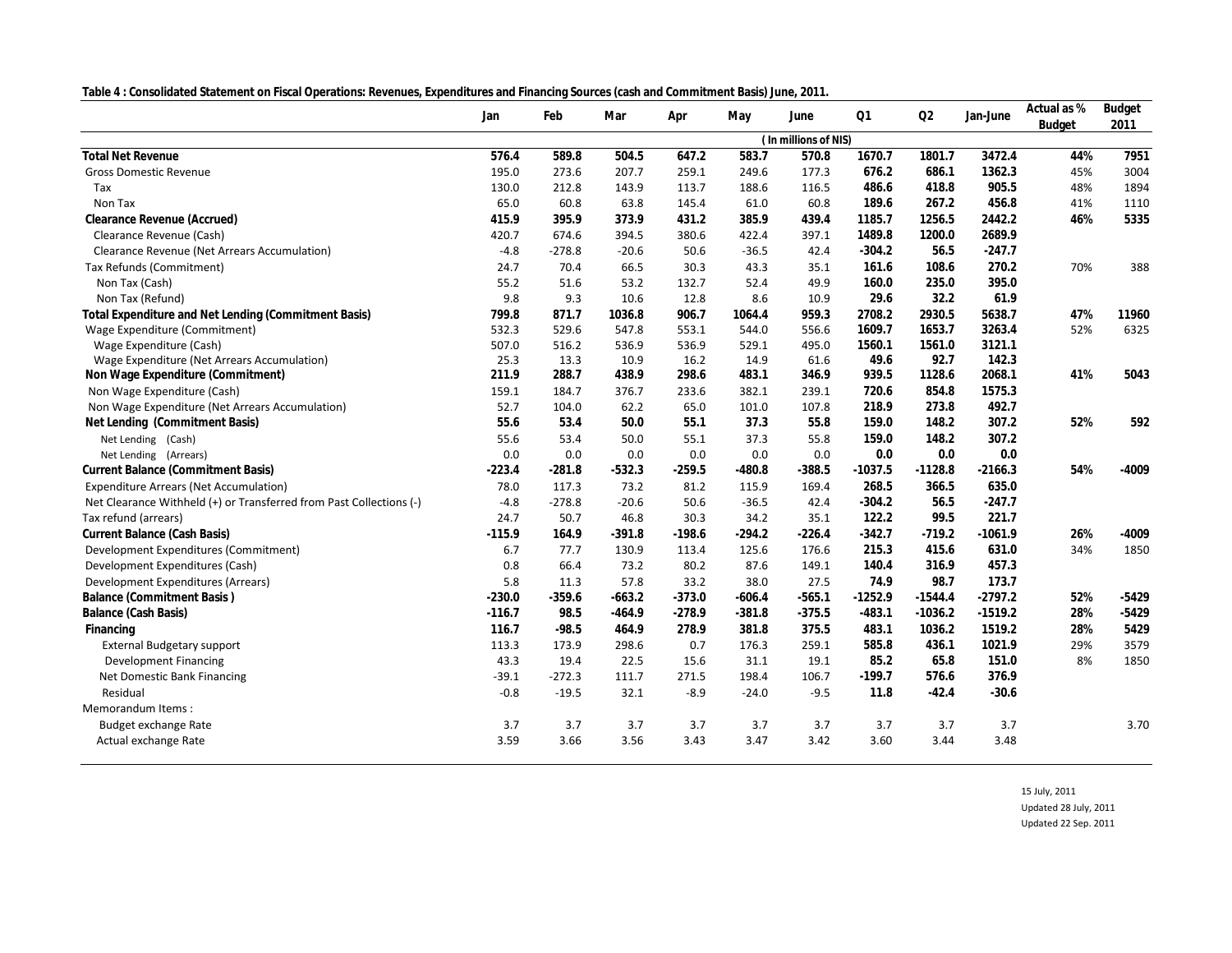#### **Table 5: Revenues by Source (Commitment Basis) June, 2011.**

|                                   | Jan    | Feb   | Mar         | Apr   | May   | June                 | Q1     | Q2     | Jan-June | Actual as %<br>Budget | Budget<br>2011 |
|-----------------------------------|--------|-------|-------------|-------|-------|----------------------|--------|--------|----------|-----------------------|----------------|
|                                   |        |       |             |       |       | (In millions of NIS) |        |        |          |                       |                |
| <b>Total Net Revenues</b>         | 595.9  | 608.4 | 525.7       | 660.0 | 592.2 | 581.7                | 1730.0 | 1834.0 | 3563.9   | 45%                   | 7,951          |
| <b>Net Tax Revenues</b>           | 521.2  | 538.3 | 451.3       | 514.6 | 531.3 | 520.9                | 1510.7 | 1566.7 | 3077.5   |                       |                |
| <b>Domestic Tax Revenues</b>      | 130.0  | 212.8 | 143.9       | 113.7 | 188.6 | 116.5                | 486.6  | 418.8  | 905.5    | 48%                   | 1,894          |
| Income Tax                        | 30.8   | 108.8 | 47.6        | 27.3  | 40.5  | 29.1                 | 187.2  | 97.0   | 284.2    |                       |                |
| Value Added Tax                   | 39.8   | 47.9  | 44.5        | 40.8  | 103.2 | 41.0                 | 132.1  | 185.0  | 317.1    |                       |                |
| Customs                           | 26.7   | 24.6  | 26.6        | 15.5  | 18.3  | 18.4                 | 77.8   | 52.2   | 130.0    |                       |                |
| <b>Excises on Beverages</b>       | 0.1    | 0.2   | 0.6         | 0.2   | 0.2   | 0.2                  | 0.8    | 0.6    | 1.5      |                       |                |
| <b>Excises on Tobacco</b>         | 27.3   | 30.7  | 24.2        | 29.5  | 25.9  | 27.3                 | 82.1   | 82.7   | 164.8    |                       |                |
| Property Tax                      | 5.4    | 0.6   | 0.5         | 0.4   | 0.5   | 0.5                  | 6.5    | 1.4    | 7.9      |                       |                |
| <b>Clearance Revenue (1)</b>      | 415.9  | 395.9 | 373.9       | 431.2 | 385.9 | 439.4                | 1185.7 | 1256.5 | 2442.2   | 46%                   | 5,335          |
| Customs                           | 149.3  | 136.0 | 132.2       | 142.8 | 132.9 | 171.3                | 417.5  | 447.0  | 864.5    |                       |                |
| Value Added Tax                   | 127.6  | 120.9 | 126.4       | 143.9 | 132.4 | 129.5                | 374.8  | 405.8  | 780.6    |                       |                |
| Purchase Tax                      | 0.0    | 0.0   | $\mathbf 0$ | 0.0   | 0.0   | 0.0                  | 0.0    | 0.0    | 0.0      |                       |                |
| Petroleum Excise                  | 143.2  | 135.5 | 117.4       | 142.5 | 118.4 | 136.5                | 396.0  | 397.5  | 793.5    |                       |                |
| Income Tax                        | 0.0    | 0.0   | 0.0         | 0.0   | 0.0   | 0.0                  | 0.0    | 0.0    | 0.0      |                       |                |
| Other                             | $-4.1$ | 3.5   | $-2.1$      | 2.0   | 2.1   | 2.0                  | $-2.7$ | 6.1    | 3.4      |                       |                |
| Tax Refund (-)                    | 24.7   | 70.4  | 66.5        | 30.3  | 43.3  | 35.1                 | 161.6  | 108.6  | 270.2    | 70%                   | 388            |
| <b>Domestic Fees and Charges</b>  | 74.7   | 70.1  | 74.4        | 59.9  | 61.0  | 60.8                 | 219.3  | 181.7  | 401.0    | 44%                   | 906            |
| <b>Stamps Tax</b>                 | 0.0    | 0.0   | 0.0         | 0.0   | 0.0   | 0.0                  | 0.0    | 0.0    | 0.0      |                       |                |
| <b>Civil Registration Fees</b>    | 5.2    | 4.3   | 5.6         | 5.8   | 6.9   | 8.7                  | 15.1   | 21.5   | 36.6     |                       |                |
| <b>Health Fees</b>                | 3.5    | 3.3   | 4.1         | 2.4   | 3.1   | 2.7                  | 11.0   | 8.2    | 19.2     |                       |                |
| <b>Health Insurance</b>           | 15.9   | 13.6  | 13.7        | 13.3  | 13.2  | 13.1                 | 43.2   | 39.6   | 82.7     |                       |                |
| Transportation                    | 10.2   | 10.6  | 8.7         | 6.9   | 7.2   | 7.0                  | 29.6   | 21.1   | 50.7     |                       |                |
| <b>Agriculture Services</b>       | 0.2    | 0.3   | 0.2         | 0.3   | 0.2   | 0.3                  | 0.8    | 0.9    | 1.6      |                       |                |
| <b>Local Government</b>           | 0.3    | 0.6   | 0.5         | 0.2   | 0.2   | 0.2                  | 1.4    | 0.7    | 2.0      |                       |                |
| Ministry of Economy               | 0.9    | 1.0   | 0.8         | 1.2   | 1.0   | 0.7                  | 2.7    | 3.0    | 5.6      |                       |                |
| Shari'a Courts Fees               | 0.6    | 3.2   | 0.5         | 0.5   | 0.6   | 0.5                  | 4.3    | 1.5    | 5.8      |                       |                |
| <b>Land Registration</b>          | 2.8    | 0.0   | 4.3         | 4.2   | 4.7   | 4.5                  | 7.1    | 13.4   | 20.5     |                       |                |
| Ministry of Housing               | 0.0    | 0.2   | 0.0         | 0.0   | 0.0   | 0.0                  | 0.2    | 0.0    | 0.2      |                       |                |
| <b>Tourist Fees</b>               | 0.1    | 0.1   | 0.1         | 0.1   | 0.1   | 0.1                  | 0.2    | 0.2    | 0.3      |                       |                |
| <b>Telecommunication Fees</b>     | 0.5    | 0.5   | 0.8         | 0.6   | 0.5   | 0.6                  | 1.8    | 1.7    | 3.5      |                       |                |
| Ministry of Education             | 0.7    | 1.1   | 0.4         | 0.2   | 0.1   | 0.4                  | 2.2    | 0.6    | 2.8      |                       |                |
| <b>High Court of Justice Fees</b> | 2.8    | 2.5   | 2.9         | 2.4   | 2.7   | 2.5                  | 8.1    | 7.6    | 15.8     |                       |                |
| <b>Foreign Affairs</b>            | 1.4    | 0.1   | 0.1         | 2.1   | 0.1   | 0.1                  | 1.6    | 2.3    | 3.8      |                       |                |
| Licenses                          | 16.2   | 16.5  | 18.4        | 17.5  | 16.3  | 15.3                 | 51.0   | 49.1   | 100.1    |                       |                |
| Others                            | 3.8    | 3.0   | 2.6         | 2.2   | 4.1   | 4.1                  | 9.4    | 10.4   | 19.8     |                       |                |
| training fees                     | 0.0    | 0.0   | 0.0         | 0.0   | 0.0   | 0.0                  | 0.0    | 0.0    | 0.0      |                       |                |
| Investments Profits               |        |       |             | 85.5  |       | 0.0                  | 0.0    | 85.5   | 85.5     |                       | 204            |

1 The decline of the clearance revenues as results of reduction in the Tariffs of customs and excises by the Israelis, and the lower consumption

of petroleum by Gaza as the MOF no longer supplies The Gaza Electricity Company with petroleum.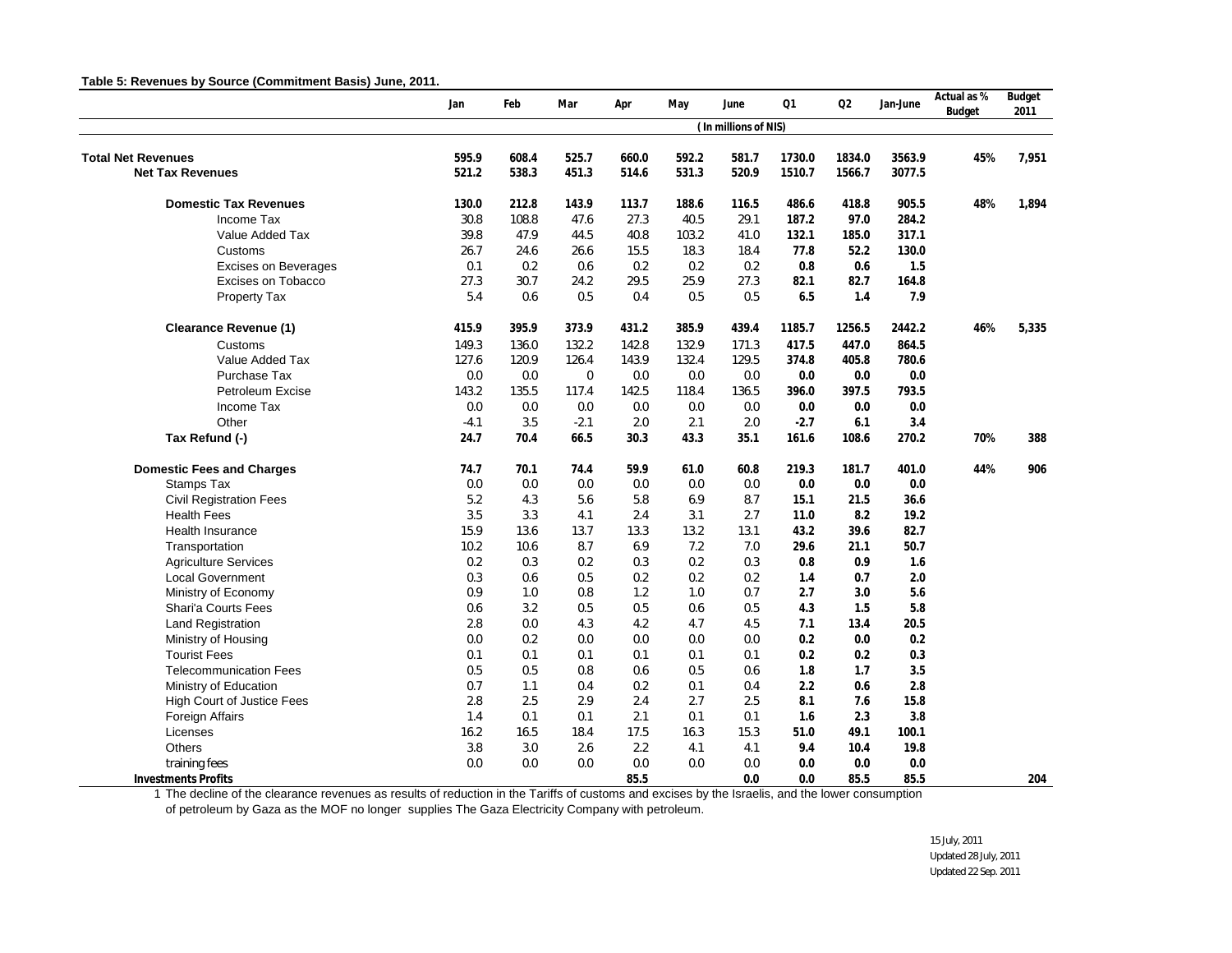| Table 6-A: Expenditures by Function (Commitment Basis) June, 2011. |                          |                             |                       |                          |              |              |
|--------------------------------------------------------------------|--------------------------|-----------------------------|-----------------------|--------------------------|--------------|--------------|
|                                                                    | <b>Total Expenditure</b> | Wages and                   | Operational           | Transfer                 | Capital      | Development  |
|                                                                    |                          | Salaries                    | Expenses              | Expenditure              | Expenditure  | Expenditures |
|                                                                    |                          |                             | (thousand NIS)        |                          |              |              |
| <b>Central Administration</b>                                      |                          |                             |                       |                          |              |              |
| President's Office                                                 | 19,870                   | 8,361                       | 6,168                 | 800                      | $\sqrt{3}$   | 4,538        |
| P.L.O. Institutions                                                | 22,220                   | 7,715                       | 7,504                 | 7,000                    |              |              |
| Legislative Council                                                | 3,245                    | 2,936                       | 131                   | 178                      |              |              |
| Ministers' Council                                                 | 2,605                    | 1,420                       | 483                   | 113                      | 70           | 519          |
| Financial and Administrative Control Department                    | 1,012                    | 762                         | 161                   | 89                       |              |              |
| General Personnel Office                                           | 9,108                    | 7,683                       | 584                   | 799                      |              | 43           |
| Palestinian Central Bureau of Statistics                           | 2,353                    | 1,013                       | 1,079                 | 149                      | 33           | 78           |
| Central Election Committee                                         | $\sim$                   | $\sim$                      | $\tilde{\phantom{a}}$ | $\overline{\phantom{a}}$ |              |              |
| Ministry of Jerusalem Affairs                                      | 1,455                    | 593                         | $\overline{2}$        | 860                      |              |              |
| Total                                                              | 61,868                   | 30,484                      | 16,113                | 9,988                    | 106          | 5,177        |
| Security and Public Order                                          |                          |                             |                       |                          |              |              |
| Ministry of Interior and National Security                         | 264,173                  | 229,018                     | 2,134                 | 21,687                   | 43           | 11,291       |
| Ministry of Justice                                                | 4,165                    | 2,995                       | 578                   | 313                      | $\mathbf{1}$ | 278          |
| Supreme Judicial Council                                           | 5,914                    | 5,014                       | 360                   | 540                      |              |              |
| Land Authority                                                     | 1,645                    | 1,359                       | 140                   | 123                      |              | 24           |
| Ministry of Local Government                                       | 11,527                   | 1,878                       | 221                   | 4,692                    |              | 4,736        |
| The Higher Judicial Council                                        | 1,788                    | 1,573                       | 89                    | 127                      |              | $\omega$     |
| Dar AlFatwa and Islamic Research                                   | 403                      | 328                         | 50                    | 25                       |              |              |
| Total                                                              | 289,616                  | 242,164                     | 3,570                 | 27,508                   | 44           | 16,329       |
| <b>Financial Affairs</b>                                           |                          |                             |                       |                          |              |              |
| Ministry of Finance                                                | 126,613                  | 7,927                       | 811                   | 728                      |              | 117,147      |
| The Ministry of Awqaf and Religious Affairs                        | 10,174                   | 9,039                       | 249                   | 886                      |              |              |
| Non Governmental Organization                                      | $\sim$                   | $\mathcal{L}_{\mathcal{A}}$ | ä,                    | ä,                       |              | ÷.           |
| Research and Studies Center                                        | 654                      |                             | ÷.                    | 134                      |              | 520          |
| Palestinian Water Authority                                        | 1,623                    | 1,236                       | 93                    | 94                       |              | 201          |
| <b>Retirees Pension Allowances</b>                                 | 33,472                   | 18,495                      | (2)                   | 14,978                   |              |              |
| <b>Public Debt Service</b>                                         | 7,054                    | $\omega$                    | 7,054                 | $\overline{\phantom{a}}$ |              |              |
| General Expenditures                                               | 620                      |                             | ä,                    | 620                      |              |              |
| <b>Financial Reserves</b>                                          | 2,237                    |                             | $\overline{a}$        | 2,237                    |              |              |
| Total                                                              | 182,446                  | 36,697                      | 8,205                 | 19,677                   |              | 117,868      |
| Foreign Affairs                                                    |                          |                             |                       |                          |              |              |
| Negotiations Affairs Department                                    | 121                      | 101                         | 8                     | 11                       |              |              |
| Embassies                                                          | 12,206                   | 6,976                       | 2,859                 | 2,371                    |              |              |
| Ministry of Foreign Affairs                                        | 4,400                    | 3,053                       | 108                   | 223                      |              | 1,017        |
| Total                                                              | 16,727                   | 10,130                      | 2,976                 | 2,605                    |              | 1,017        |
| Economic Development                                               |                          |                             |                       |                          |              |              |
| Ministry of National Economy                                       | 4,784                    | 3,439                       | 394                   | 346                      |              | 604          |
| Industrial Zones Board                                             | 281                      | 230                         | 25                    | 26                       |              |              |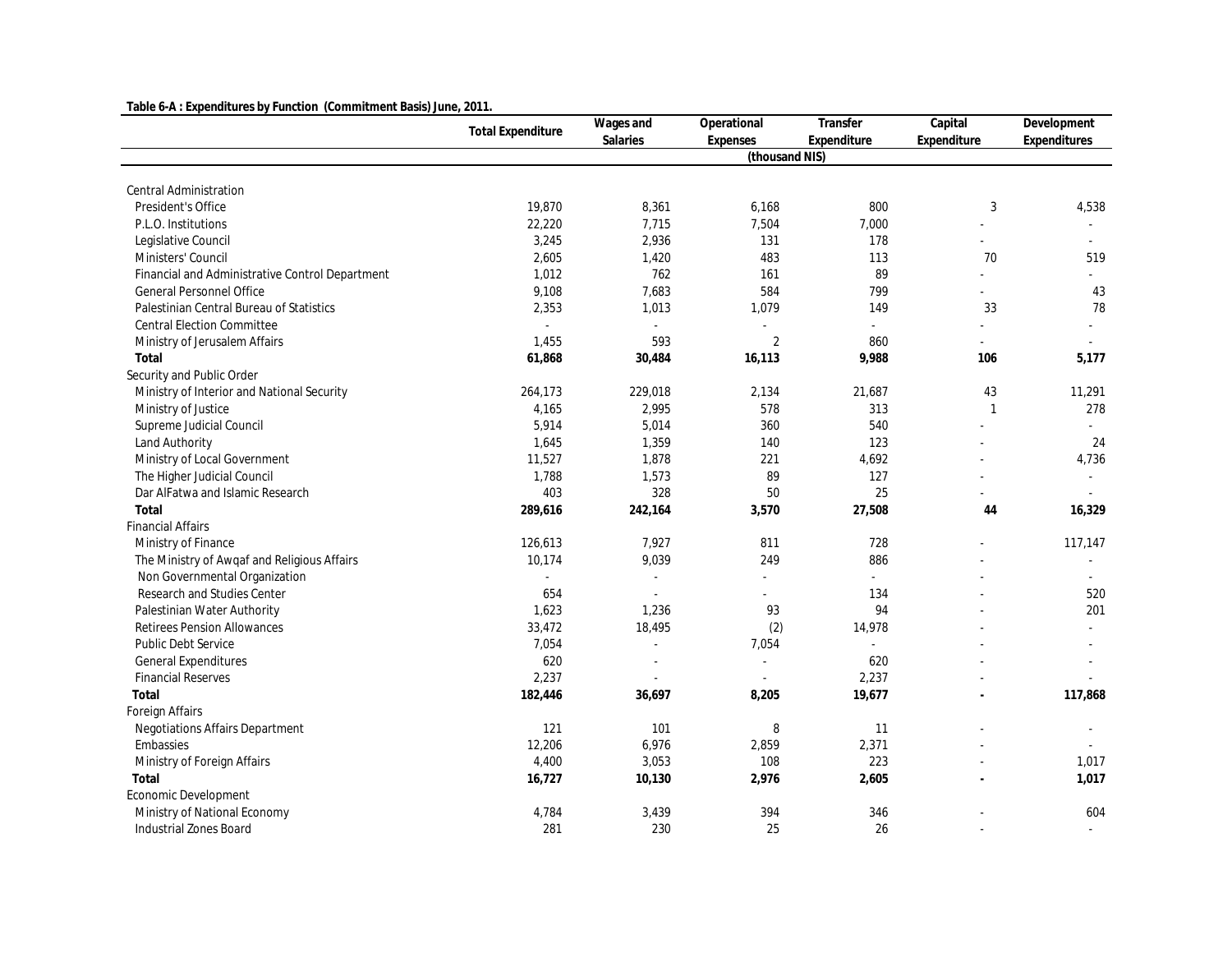|                                                       | <b>Total Expenditure</b> | Wages and | Operational    | Transfer    | Capital     | Development  |
|-------------------------------------------------------|--------------------------|-----------|----------------|-------------|-------------|--------------|
|                                                       |                          | Salaries  | Expenses       | Expenditure | Expenditure | Expenditures |
|                                                       |                          |           | (thousand NIS) |             |             |              |
| Specifications and Standards Office                   | 548                      | 431       | 70             | 47          |             |              |
| General Authority for Investment Promotion            | 264                      | 188       | 53             | 21          | 2           |              |
| Ministry of Energy and Natural Resources              | 922                      | 658       | 179            | 71          | 5           | 9            |
| Ministry of Planning                                  | 949                      | 652       | 100            | 66          |             | 132          |
| Ministry of Public Works and Housing                  | 4,353                    | 3,730     | 288            | 335         |             |              |
| Ministry of Agriculture                               | 10,730                   | 5,705     | 2,163          | 494         | 32          | 2,336        |
| Environmental Quality Authority                       | 955                      | 787       | 82             | 86          |             |              |
| Total                                                 | 23,787                   | 15,822    | 3,353          | 1,492       | 39          | 3,081        |
| Social Services                                       |                          |           |                |             |             |              |
| Ministry of Education                                 | 169,438                  | 143,062   | 8,500          | 13,381      | 75          | 4,420        |
| Ministry of Health                                    | 72.444                   | 46.787    | 21,087         | 4.159       | 192         | 219          |
| Ministry of Social Affairs                            | 122,400                  | 4,189     | 376            | 117,430     |             | 405          |
| Ministry of Prisoners Affairs                         | 29,326                   | 8,902     | 128            | 20,296      |             |              |
| Ministry of Women's Affairs                           | 573                      | 346       | 120            | 37          |             | 69           |
| Ministry of Labor                                     | 3.087                    | 2,597     | 256            | 228         |             | 6            |
| Total                                                 | 397,269                  | 205,883   | 30,467         | 155,532     | 267         | 5,119        |
| <b>Cultural and Information Services</b>              |                          |           |                |             |             |              |
| Ministry of Information                               | 6,149                    | 4,332     | 1,371          | 433         | 12          |              |
| The Palestinian News Agency - WAFA                    | 1,334                    | 1,130     | 94             | 110         |             |              |
| Ministry of Tourism and Antiquities                   | 1,603                    | 1,187     | 284            | 96          |             | 36           |
| Ministry of Youth and Sports                          | 2,745                    | 2,009     | 167            | 193         |             | 377          |
| Ministry of Culture                                   | 1,192                    | 959       | 89             | 87          |             | 57           |
| Total                                                 | 13,024                   | 9,618     | 2,005          | 919         | 12          | 470          |
| Transport and Communication Services                  |                          |           |                |             |             |              |
| Ministry of Transportation                            | 6,159                    | 3,549     | 2,232          | 365         | 13          |              |
| Ministry of Communications and Information Technology | 2,397                    | 2,059     | 166            | 171         |             |              |
| Total                                                 | 8,556                    | 5,608     | 2,398          | 537         | 13          |              |
| <b>Grand Total</b>                                    | 993,293                  | 556,406   | 69,086         | 218,259     | 481         | 149,061      |

15 July, 2011 Updated 28 July, 2011

Updated 22 Sep. 2011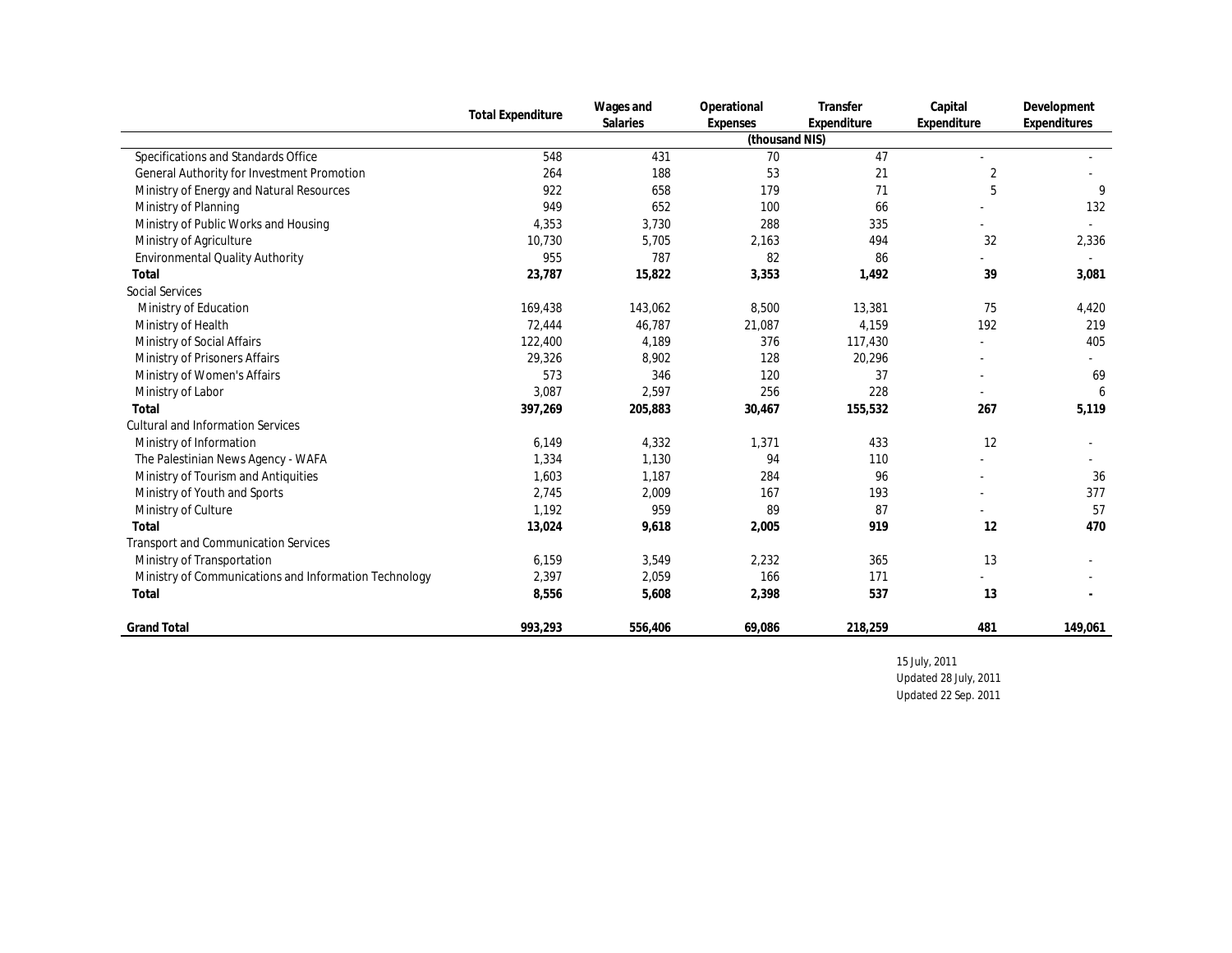### **Table 6-B : Expenditures by Function (Commitment Basis) Jan-June, 2011.**

|                                                 |                          | Wages and | Operational         | Transfer    | Capital        | Development  |
|-------------------------------------------------|--------------------------|-----------|---------------------|-------------|----------------|--------------|
|                                                 | <b>Total Expenditure</b> | Salaries  | Expenses            | Expenditure | Expenditure    | Expenditures |
|                                                 |                          |           | (thousand NIS)      |             |                |              |
|                                                 |                          |           |                     |             |                |              |
| Central Administration                          |                          |           |                     |             |                |              |
| President's Office                              | 131,925                  | 49,606    | 53,501              | 3,877       | 33             | 24,907       |
| P.L.O. Institutions                             | 128,732                  | 43,820    | 42,125              | 37,093      |                | 5,695        |
| Legislative Council                             | 23,196                   | 17,467    | 4,379               | 1,055       | L.             | 295          |
| Ministers' Council                              | 14,470                   | 9,179     | 2,929               | 555         | 85             | 1,722        |
| Financial and Administrative Control Department | 6,083                    | 4,510     | 1,054               | 519         |                |              |
| General Personnel Office                        | 53,906                   | 46,471    | 2,673               | 4,719       |                | 43           |
| Palestinian Central Bureau of Statistics        | 8,879                    | 5,926     | 1,931               | 910         | 33             | 78           |
| <b>Central Election Committee</b>               | 7,158                    |           | ÷.                  | L.          |                | 7,158        |
| Ministry of Jerusalem Affairs                   | 28,116                   | 3,451     | 7,982               | 7,059       | $\mathbf{r}$   | 9,624        |
| Total                                           | 402,465                  | 180,430   | 116,574             | 55,788      | 151            | 49,521       |
| Security and Public Order                       |                          |           |                     |             |                |              |
| Ministry of Interior and National Security      | 1,585,561                | 1,338,520 | 120,472             | 86,437      | 2,757          | 37,374       |
| Ministry of Justice                             | 21,236                   | 17,533    | 1,682               | 1,742       | $\mathbf{1}$   | 278          |
| Supreme Judicial Council                        | 36,073                   | 28,138    | 4,678               | 2,834       | 422            |              |
| Land Authority                                  | 10,017                   | 8,100     | 1,356               | 518         | 20             | 24           |
| Ministry of Local Government                    | 124,738                  | 10,920    | 1,904               | 25,469      | $\overline{0}$ | 86,445       |
| The Higher Judicial Council                     | 10,842                   | 9,195     | 1,009               | 637         |                |              |
| Dar AlFatwa and Islamic Research                | 2,405                    | 1,931     | 464                 | 10          |                |              |
| Total                                           | 1,790,872                | 1,414,338 | 131,566             | 117,647     | 3,200          | 124,121      |
| <b>Financial Affairs</b>                        |                          |           |                     |             |                |              |
| Ministry of Finance                             | 243,353                  | 47,970    | 9,286               | 4,380       | 64             | 181,653      |
| The Ministry of Awqaf and Religious Affairs     | 56,043                   | 52,586    | 1,603               | 1,855       |                |              |
| Non Governmental Organization                   | 5,733                    |           | $\bar{\phantom{a}}$ | 3,251       |                | 2,482        |
| Research and Studies Center                     | 654                      |           |                     | 134         |                | 520          |
| Palestinian Water Authority                     | 21,308                   | 6,362     | 7,893               | 388         | 24             | 6,641        |
| <b>Retirees Pension Allowances</b>              | 197,269                  | 112,108   | (30)                | 85,191      |                |              |
| Public Debt Service                             | 64,971                   |           | 64,971              | $\omega$    |                |              |
| General Expenditures                            | 4,483                    |           | à.                  | 4,483       |                |              |
| <b>Financial Reserves</b>                       | 21,399                   |           |                     | 21,399      |                |              |
| Total                                           | 615,213                  | 219,025   | 83,723              | 121,081     | 88             | 191,296      |
| Foreign Affairs                                 |                          |           |                     |             |                |              |
| Negotiations Affairs Department                 | 948                      | 606       | 263                 | 67          | 12             |              |
| Embassies                                       | 83,925                   | 37,930    | 36,401              | 4,313       | 1,058          | 4,223        |
| Ministry of Foreign Affairs                     | 21,093                   | 18,158    | 804                 | 1,114       | $\Delta$       | 1,017        |
| Total                                           | 105,965                  | 56,694    | 37,469              | 5,494       | 1,069          | 5,240        |
| Economic Development                            |                          |           |                     |             |                |              |
| Ministry of National Economy                    | 25,869                   | 20,353    | 2,794               | 1,552       |                | 1,171        |
| Industrial Zones Board                          | 1,730                    | 1,383     | 188                 | 158         |                |              |
| Specifications and Standards Office             | 3,333                    | 2,594     | 455                 | 283         |                |              |
| General Authority for Investment Promotion      | 1,548                    | 1,169     | 250                 | 127         | 2              |              |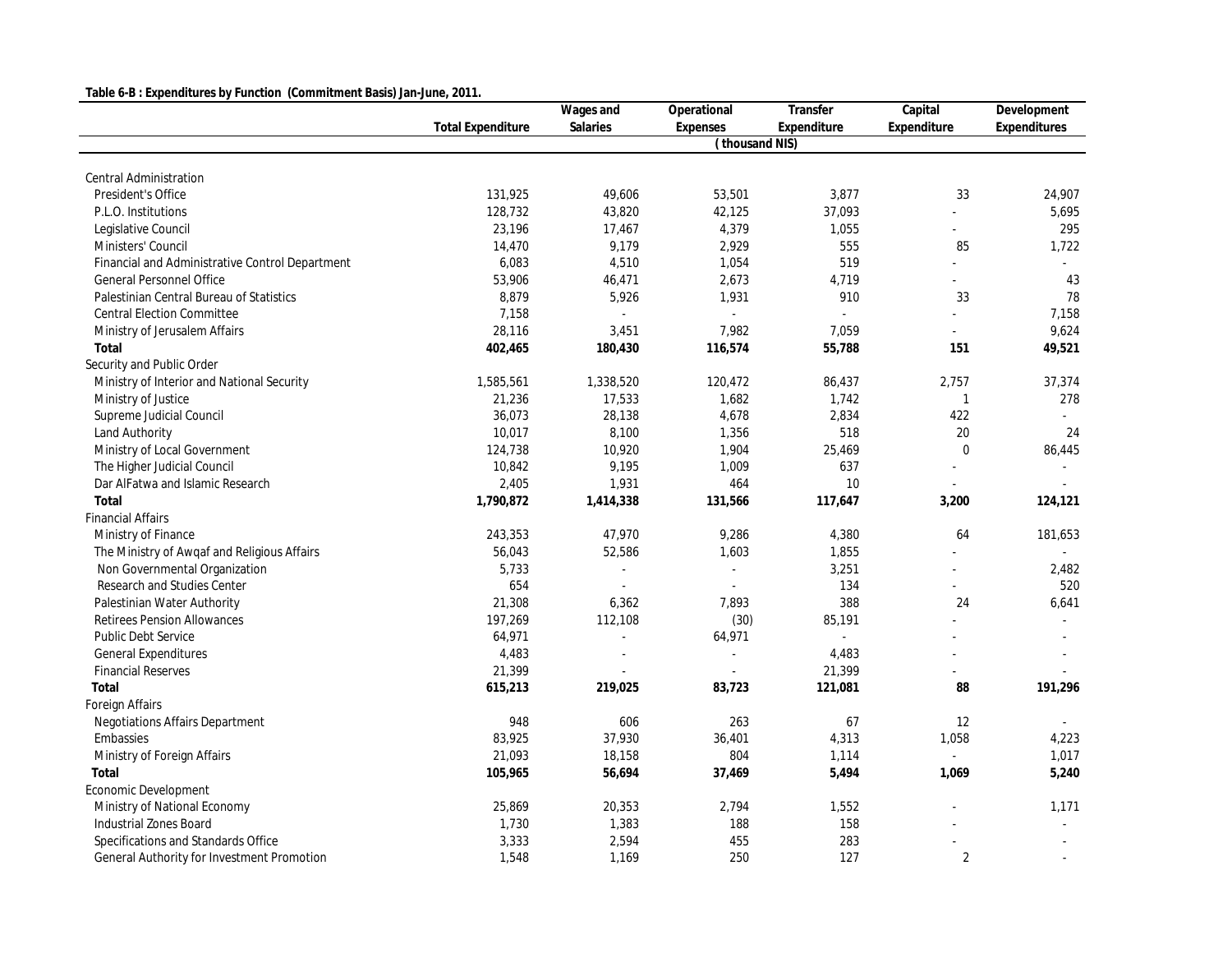|                                                       |                          | Wages and | Operational   | Transfer    | Capital        | Development  |
|-------------------------------------------------------|--------------------------|-----------|---------------|-------------|----------------|--------------|
|                                                       | <b>Total Expenditure</b> | Salaries  | Expenses      | Expenditure | Expenditure    | Expenditures |
|                                                       |                          |           | thousand NIS) |             |                |              |
| Ministry of Energy and Natural Resources              | 9,416                    | 4,134     | 516           | 430         | 5              | 4,330        |
| Ministry of Planning                                  | 4,834                    | 3,716     | 600           | 386         |                | 132          |
| Ministry of Public Works and Housing                  | 57,081                   | 21,376    | 1,946         | 1,803       |                | 31,956       |
| Ministry of Agriculture                               | 41,832                   | 32,708    | 4,081         | 2,569       | 35             | 2,439        |
| Environmental Quality Authority                       | 6,150                    | 4.730     | 968           | 452         |                |              |
| Total                                                 | 151,792                  | 92,164    | 11,799        | 7.760       | 42             | 40,027       |
| Social Services                                       |                          |           |               |             |                |              |
| Ministry of Education                                 | 1,055,053                | 844,691   | 65,237        | 127,152     | 3,064          | 14,910       |
| Ministry of Health                                    | 678,444                  | 280,800   | 354,834       | 24,245      | 1,903          | 16,661       |
| Ministry of Social Affairs                            | 446,961                  | 24,737    | 4,203         | 417,265     | 10             | 745          |
| Ministry of Prisoners Affairs                         | 165,581                  | 42,474    | 1,896         | 121,208     | $\overline{2}$ |              |
| Ministry of Women's Affairs                           | 2,894                    | 1,978     | 637           | 209         |                | 69           |
| Ministry of Labor                                     | 19,576                   | 15,634    | 2,425         | 1,363       |                | 154          |
| Total                                                 | 2,368,509                | 1,210,314 | 429,233       | 691,442     | 4,979          | 32,540       |
| <b>Cultural and Information Services</b>              |                          |           |               |             |                |              |
| Ministry of Information                               | 9,594                    | 7,099     | 1,783         | 700         | 12             |              |
| The Palestinian News Agency - WAFA                    | 41,170                   | 25,790    | 12,586        | 2,112       | 682            |              |
| Ministry of Tourism and Antiquities                   | 9,555                    | 7,053     | 1,343         | 260         |                | 899          |
| Ministry of Youth and Sports                          | 26,806                   | 11,867    | 1,729         | 867         |                | 12,342       |
| Ministry of Culture                                   | 7,418                    | 5,334     | 1,635         | 392         | $\sim$         | 57           |
| Total                                                 | 94,543                   | 57,143    | 19,076        | 4,331       | 695            | 13,299       |
| <b>Transport and Communication Services</b>           |                          |           |               |             |                |              |
| Ministry of Transportation                            | 28,125                   | 20,471    | 4,494         | 2,035       | 13             | 1,113        |
| Ministry of Communications and Information Technology | 15,084                   | 12,441    | 1,444         | 1,033       |                | 166          |
| Total                                                 | 43,209                   | 32,912    | 5,938         | 3,068       | 13             | 1,278        |
| <b>Grand Total</b>                                    | 5,572,569                | 3,263,020 | 835,378       | 1,006,611   | 10,238         | 457,321      |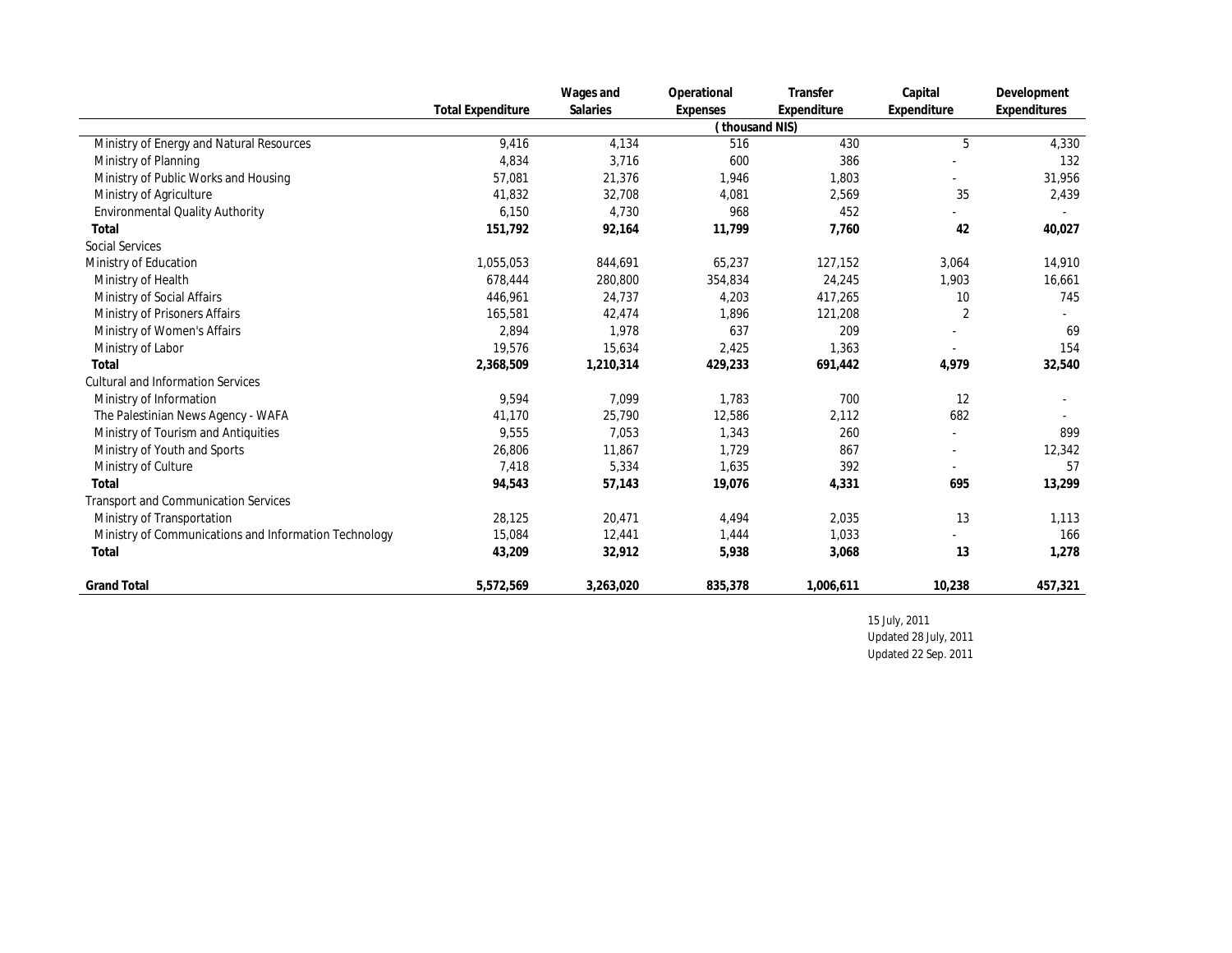#### **Table 7: External Financing, Monthly and Cumulatively, 2011. (mill. NIS)**

|                                                                  | Jan   | Feb            | Mar            | Apr                      | May                      | Jun                      | Q1             | Q2     | Jan -<br>June  | <b>Actual</b> as<br>$\frac{0}{0}$<br><b>Budget</b> | <b>Budget</b><br>2011 |
|------------------------------------------------------------------|-------|----------------|----------------|--------------------------|--------------------------|--------------------------|----------------|--------|----------------|----------------------------------------------------|-----------------------|
| <b>Total External Financing</b>                                  | 156.8 | 196.1          | 323.4          | 16.4                     | 207.4                    | 282.9                    | 676.3          | 506.7  | 1183.0         | 21.8                                               | 5,429.0               |
| 1 Budget Support                                                 | 113.3 | 173.9          | 298.6          | 0.7                      | 176.3                    | 259.1                    | 585.8          | 436.1  | 1021.9         | 28.6                                               | 3,579.0               |
| a. Arab Donors                                                   |       | ٠              | 188.6          | $\overline{a}$           | $\blacksquare$           | 88.8                     | 188.6          | 88.8   | 277.4          |                                                    |                       |
| Algeria                                                          |       |                |                | $\overline{\phantom{a}}$ | $\blacksquare$           | 88.8                     | $\mathbf{r}$   | 88.8   | 88.8           |                                                    |                       |
| <b>United Arab Emirates</b>                                      |       |                | 152.3          |                          | ÷                        | $\overline{\phantom{a}}$ | 152.3          | $\sim$ | 152.3          |                                                    |                       |
| Oman                                                             |       |                | 36.2           |                          | $\overline{\phantom{a}}$ |                          | 36.2           | ÷.     | 36.2           |                                                    |                       |
| <b>b.</b> International Donors                                   | 113.3 | 173.9          | 110.1          | 0.7                      | 176.3                    | 170.3                    | 397.2          | 347.3  | 744.6          |                                                    |                       |
| <b>PEGASE</b>                                                    | 110.0 | $\blacksquare$ | 105.7          | $\blacksquare$           | $\overline{\phantom{a}}$ | 154.1                    | 215.7          | 154.1  | 369.8          |                                                    |                       |
| Civil servants and pensioners and civil police and civil defence | 101.0 | $\blacksquare$ | 100.8          | ÷.                       | $\overline{\phantom{a}}$ | 110.4                    | 201.8          | 110.4  | 312.2          |                                                    |                       |
| Vulnerable Palestinian Families                                  | 8.3   | ٠              | 4.9            | $\overline{\phantom{a}}$ | $\sim$                   | 43.7                     | 13.3           | 43.7   | 57.0           |                                                    |                       |
| Support to Essential Public Services                             |       |                |                |                          |                          |                          |                |        |                |                                                    |                       |
| Payment of PA private sector arrears                             | 0.7   | $\blacksquare$ | $\blacksquare$ |                          | $\overline{\phantom{a}}$ | $\sim$                   | 0.7            | $\sim$ | 0.7            |                                                    |                       |
| <b>France</b>                                                    |       |                |                |                          | 49.8                     | $\omega$                 | $\blacksquare$ | 49.8   | 49.8           |                                                    |                       |
| <b>World Bank</b>                                                | 3.3   | 173.9          | 4.3            | 0.7                      | 126.5                    | $\blacksquare$           | 181.5          | 127.2  | 308.7          |                                                    |                       |
| <b>Trust Fund</b>                                                |       | 172.9          | ٠              | ÷.                       | 126.0                    | $\sim$                   | 172.9          | 126.0  | 298.9          |                                                    |                       |
| Development Grant                                                |       |                |                |                          |                          |                          |                |        |                |                                                    |                       |
| <b>ESSP</b>                                                      | 3.3   | 1.0            | 0.03           | 0.7                      | 0.5                      |                          | 4.3            | 1.2    | 5.5            |                                                    |                       |
| <b>FPCR</b>                                                      |       |                |                |                          | ÷                        |                          |                |        |                |                                                    |                       |
| <b>SSNRP</b>                                                     |       |                | 4.3            | ÷.                       | ÷                        |                          | 4.3            | $\sim$ | 4.3            |                                                    |                       |
| <b>CBPERIP</b>                                                   |       |                |                |                          |                          |                          |                |        | $\overline{a}$ |                                                    |                       |
| Co-Financing for Projects of the Ministry of Education           |       |                | ٠              |                          | ٠                        | 16.2                     | $\sim$         | 16.2   | 16.2           |                                                    |                       |
| 2 Old Grants for Line Ministries                                 | 0.2   | 2.8            | 2.27           | 0.1                      | $\blacksquare$           | 4.7                      | 5.3            | 4.8    | 10.1           |                                                    |                       |
| 3 Development Financing                                          | 43.3  | 19.4           | 22.5           | 15.6                     | 31.1                     | 19.1                     | 85.2           | 65.8   | 151.0          | 8.2                                                | 1,850.0               |
| Memorandum Items:                                                |       |                |                |                          |                          |                          |                |        |                |                                                    |                       |
| <b>Budget Exchange Rate</b>                                      | 3.70  | 3.70           | 3.70           | 3.70                     | 3.70                     | 3.70                     | 3.70           | 3.70   | 3.70           |                                                    | 3.70                  |
| <b>Actual Exchange Rate</b>                                      | 3.59  | 3.66           | 3.56           | 3.60                     | 3.43                     | 3.47                     | 3.42           | 3.60   | 3.48           |                                                    |                       |
|                                                                  |       |                |                |                          |                          |                          |                |        |                |                                                    | July 15, 2011         |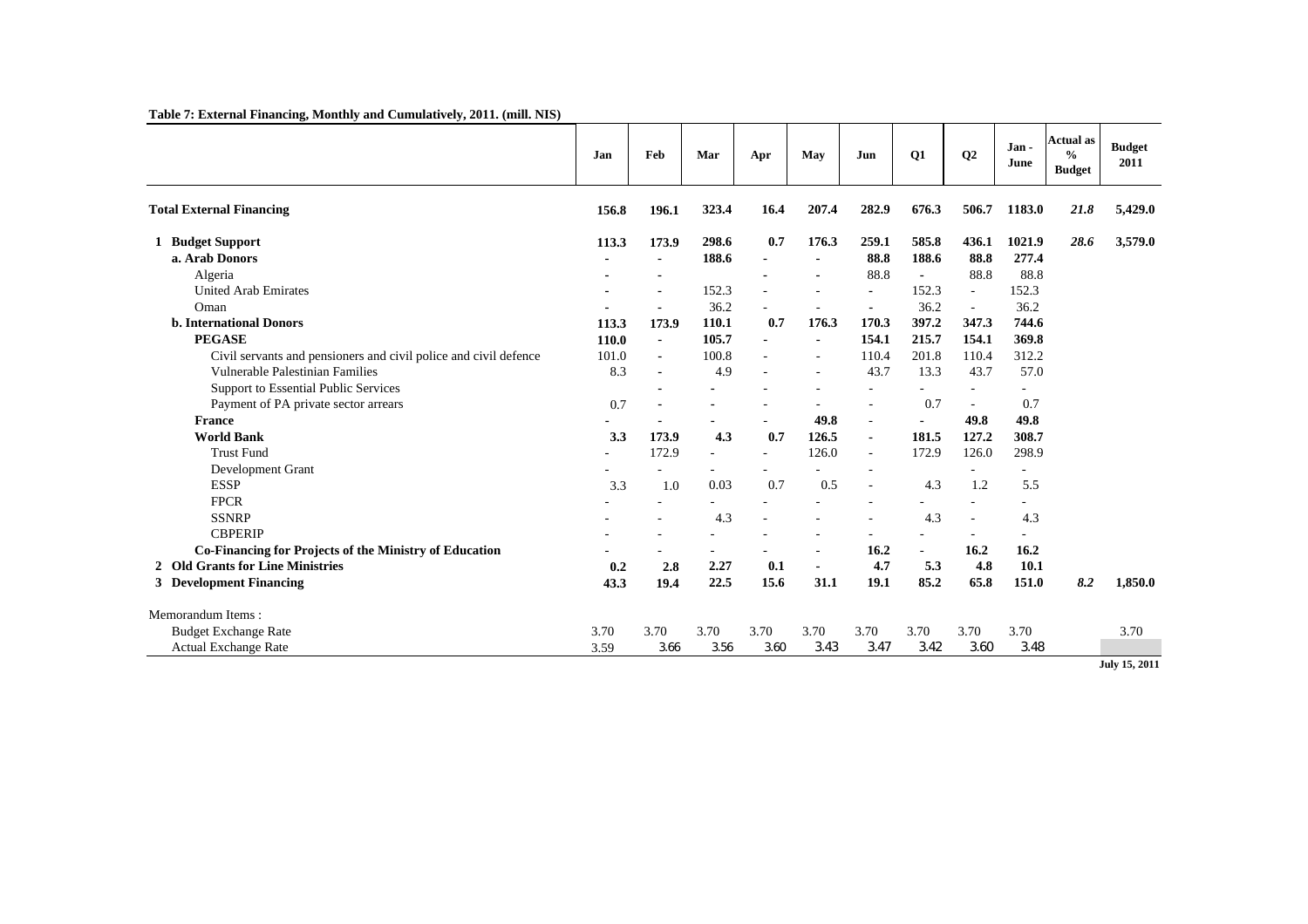# **Table 8. Public Debt, End of Month, 2011. (million NIS)**

|                                             | <b>Dec-10</b> | Jan     | Feb     | Mar     | Apr     | <b>May</b> | Jun     |
|---------------------------------------------|---------------|---------|---------|---------|---------|------------|---------|
| <b>Total Public Debt</b>                    | 6,630.7       | 6,963.5 | 6,686.3 | 6,883.9 | 6,849.8 | 7,224.7    | 7,378.0 |
| A. Total Domestic Debt                      | 2,956.7       | 3,116.8 | 2,904.5 | 3,198.1 | 3,285.5 | 3,625.9    | 3,819.4 |
| <b>Bank Loans</b>                           | 1,215.1       | 1,252.1 | 1,380.7 | 1,419.2 | 1,369.7 | 1,360.3    | 1,473.3 |
| Overdraft                                   | 1,375.9       | 1,418.0 | 1,021.9 | 1,276.7 | 1,409.4 | 1,771.6    | 1,801.1 |
| Petroleum Authority                         | 334.6         | 415.2   | 469.8   | 469.7   | 473.9   | 461.3      | 512.4   |
| Other Public Institutions                   | 31.0          | 31.5    | 32.0    | 32.5    | 32.6    | 32.6       | 32.6    |
| <b>B.</b> Total Foreign Debt                | 3,674.0       | 3,846.6 | 3,781.8 | 3,685.8 | 3,564.2 | 3,598.8    | 3,558.6 |
| <b>1. Arab Financial Institutions</b>       | 1,899.6       | 1,986.9 | 1,951.9 | 1,900.6 | 1,833.0 | 1,855.1    | 1,834.8 |
| Al Aqsa Fund                                | 1,564.0       | 1,634.3 | 1,608.5 | 1,565.4 | 1,507.7 | 1,526.3    | 1,509.5 |
| Arab Fund for Economic & Social Development | 150.2         | 156.1   | 153.1   | 148.5   | 141.5   | 145.0      | 143.4   |
| <b>Islamic Development Bank</b>             | 185.5         | 196.5   | 190.3   | 186.7   | 183.8   | 183.8      | 181.9   |
| 2. International and Regional Institutions  | 1,226.5       | 1,278.5 | 1,255.2 | 1,221.8 | 1,179.0 | 1,189.6    | 1,176.5 |
| World Bank                                  | 1,066.8       | 1,111.5 | 1,090.3 | 1,061.2 | 1,022.9 | 1,030.7    | 1,019.6 |
| European Investment Bank                    | 82.3          | 86.0    | 84.6    | 82.3    | 80.2    | 82.1       | 81.2    |
| <b>IFAD</b>                                 | 11.9          | 12.6    | 12.5    | 12.3    | 12.2    | 12.2       | 11.8    |
| <b>OPEC</b>                                 | 65.5          | 68.4    | 67.8    | 66.0    | 63.8    | 64.6       | 63.9    |
| 3. Bilateral Loans                          | 547.9         | 581.2   | 574.6   | 563.4   | 552.3   | 554.1      | 547.3   |
| Spain                                       | 327.3         | 342.0   | 336.7   | 327.6   | 315.6   | 319.5      | 315.9   |
| Italy                                       | 109.8         | 119.0   | 118.3   | 118.4   | 119.2   | 118.0      | 118.2   |
| China                                       | 17.4          | 18.2    | 18.0    | 17.6    | 17.0    | 17.3       | 17.1    |
| Sweden                                      | 93.4          | 102.0   | 101.8   | 99.9    | 100.5   | 99.4       | 96.0    |

**July 15,2011**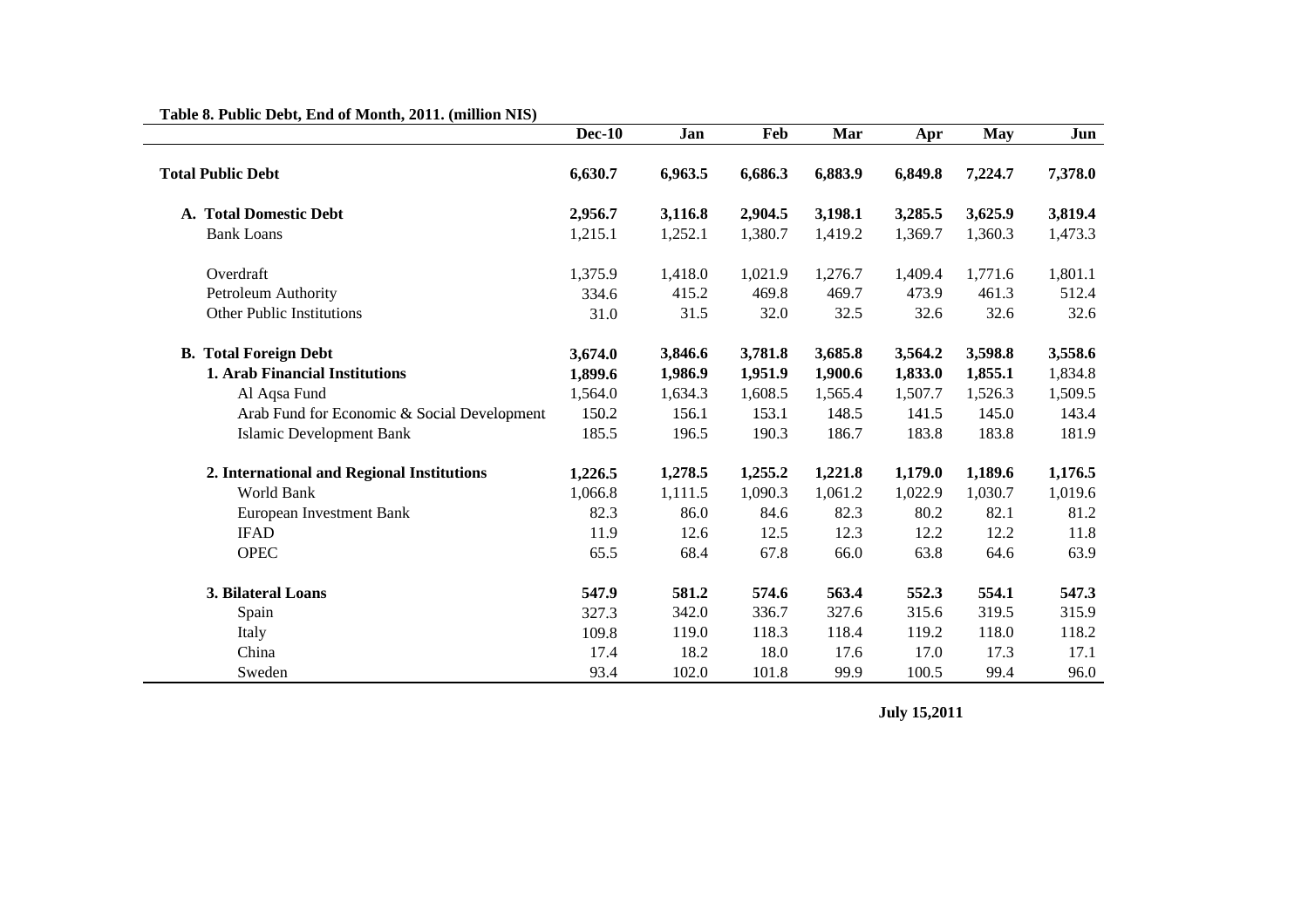## **Table 8: Public Debt, End of Month, 2011. (mill. USD)**

|                                             | <b>Dec-10</b> | Jan     | Feb     | Mar     | Apr     | <b>May</b> | Jun     |
|---------------------------------------------|---------------|---------|---------|---------|---------|------------|---------|
| <b>Total Public Debt</b>                    | 1882.8        | 1,892.2 | 1,846.0 | 1,952.9 | 2,017.6 | 2,102.0    | 2,170.6 |
| <b>A. Total Domestic Debt</b>               | 839.6         | 847.0   | 801.9   | 907.3   | 967.8   | 1055.0     | 1123.7  |
| <b>Bank Loans</b>                           | 345.0         | 340.2   | 381.2   | 402.6   | 403.5   | 395.8      | 433.4   |
| Overdraft                                   | 390.7         | 385.3   | 282.1   | 362.2   | 415.1   | 515.5      | 529.9   |
| Petroleum Authority                         | 95.0          | 112.8   | 129.7   | 133.2   | 139.6   | 134.2      | 150.8   |
| Other public institutions                   | 8.8           | 8.6     | 8.8     | 9.2     | 9.6     | 9.5        | 9.6     |
| <b>B. Total Foreign Debt</b>                | 1043.3        | 1045.3  | 1044.1  | 1045.6  | 1049.8  | 1047.1     | 1046.9  |
| 1. Arab Financial Institutions              | 539.4         | 539.9   | 538.9   | 539.2   | 539.9   | 539.8      | 539.8   |
| Al Aqsa Fund                                | 444.1         | 444.1   | 444.1   | 444.1   | 444.1   | 444.1      | 444.1   |
| Arab Fund for Economic & Social Development | 42.6          | 42.4    | 42.3    | 42.1    | 41.7    | 42.2       | 42.2    |
| Islamic Development Bank                    | 52.7          | 53.4    | 52.5    | 53.0    | 54.1    | 53.5       | 53.5    |
| 2. International and Regional Institutions  | 348.3         | 347.4   | 346.5   | 346.6   | 347.3   | 346.1      | 346.1   |
| World Bank                                  | 302.9         | 302.0   | 301.0   | 301.0   | 301.3   | 299.9      | 300.0   |
| European Investment Bank                    | 23.4          | 23.4    | 23.4    | 23.4    | 23.6    | 23.9       | 23.9    |
| <b>IFAD</b>                                 | 3.4           | 3.4     | 3.5     | 3.5     | 3.6     | 3.5        | 3.5     |
| <b>OPEC</b>                                 | 18.6          | 18.6    | 18.7    | 18.7    | 18.8    | 18.8       | 18.8    |
| 3. Bilateral Loans                          | 155.6         | 157.9   | 158.6   | 159.8   | 162.7   | 161.2      | 161.0   |
| Spain                                       | 92.9          | 92.9    | 92.9    | 92.9    | 92.9    | 92.9       | 92.9    |
| Italy                                       | 31.2          | 32.3    | 32.6    | 33.6    | 35.1    | 34.3       | 34.8    |
| China                                       | 4.9           | 4.9     | 5.0     | 5.0     | 5.0     | 5.0        | 5.0     |
| Sweden                                      | 26.5          | 27.7    | 28.1    | 28.3    | 29.6    | 28.9       | 28.2    |

**July 15, 2011**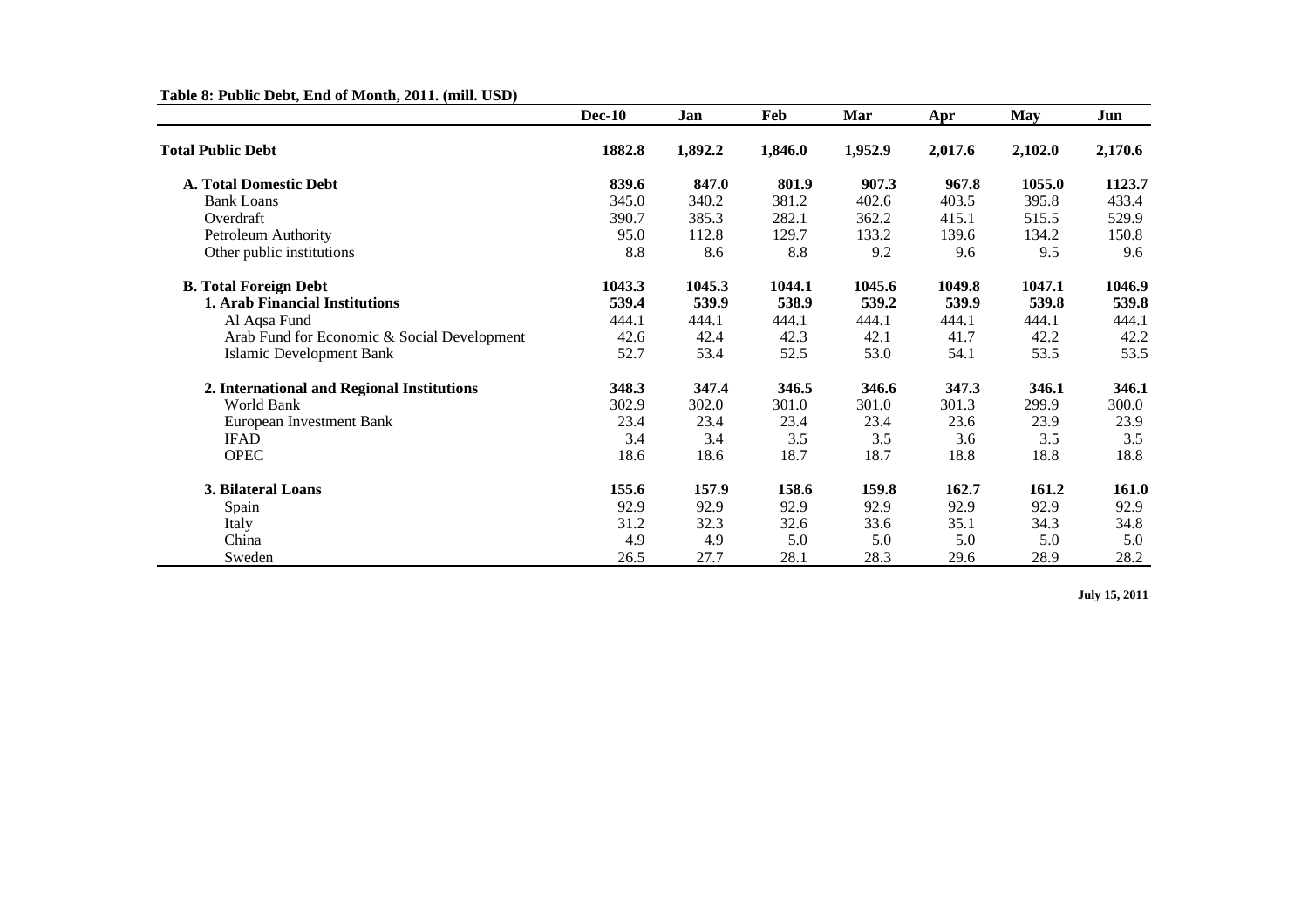| Project                                                                               | <b>Financed By</b>                   | Jan-Jun     | <b>Project Budget</b> |
|---------------------------------------------------------------------------------------|--------------------------------------|-------------|-----------------------|
| 1 Private sector support program (Gaza)                                               | EU funding                           | 130,693,917 | 148,417,418           |
| 2 Acquisition of public buildings and land for the benefit of the PA                  | PA (development budget)              | 61,983,820  | 92,512,576            |
| 3 Rehabilitation of the security services                                             | US Government - Multi donors         | 41,795,357  | 153,072,000           |
| 4 Building training camps of security                                                 | U.S. Government                      | 30,299,591  | 36,734,934            |
| 5 Support the Palestinian municipalities                                              | Italian Government                   | 12,798,596  | 13,005,646            |
| 6 Al Najah National University Hospital                                               | PA (development budget)              | 12,678,284  | 14,421,258            |
| 7 Construction work of the Kerem Shalom Crossing                                      | PA (development budget)              | 10,285,671  | 17,565,045            |
| 8 Ministries Complex Building                                                         | PA (development budget)              | 9,585,628   | 21,095,760            |
| 9 Building, finishing and rehabilitation of buildings of security sector              | PA (development budget)              | 9,300,209   | 15,283,745            |
| 10 Support of the Palestinian Federation of Football and the Olympic Committee        | PA (development budget)              | 9,296,009   | 25,000,000            |
| 11 Polling and certification by the Central Elections Committee                       | PA (development budget)              | 7,158,000   | 18,500,000            |
| 12 Acquisition of the Sirian land (Gaza)                                              | PA (development budget)              | 7,130,000   | 15,283,745            |
| 13 Consultations and salaries                                                         | World Bank - the Japanese Government | 6,170,992   | 18,915,363            |
| 14 Rehabilitation and maintenance of internal roads and entrances - several provinces | PA (development budget)              | 6,061,428   | 6,175,853             |
| 15 Complete the processing of the Palestinian Academy for Security Sciences           | PA (development budget)              | 5,839,498   | 9,200,000             |
| 16 Rehabilitation of Radio and Television                                             | United Arab Emirates / UAE Grant     | 5,469,148   | 45,000,000            |
| 17 Finishing the new headquarters of the President                                    | PA (development budget)              | 4,906,231   | 6,000,000             |
| 18 Rationalize and support the political program                                      | PA (development budget)              | 4,657,900   | 29,000,000            |
| 19 Standards Specifications for housing projects                                      | PA (development budget)              | 4,460,708   | 4,791,844             |
| 20 Mahmoud Darwish and the Garden Barwa project                                       | PA (development budget)              | 4,384,463   | 8,619,000             |
| 21 Brazilian project                                                                  | Brazilian project funding            | 4,287,689   | 10,059,827            |
| 22 Purchase of the headquarters of embassies and ambassadors                          | PA (development budget)              | 4,222,800   | 8,000,000             |
| 23 All other projects                                                                 | Various                              | 213,381,566 | 1,119,675,620         |
| <b>TOTAL</b>                                                                          |                                      | 606,847,504 | 1,836,329,634         |

**TABLE 9A. All development expenditure: Implementation of major projects, Jan. ‐ Jun. 2011, NIS**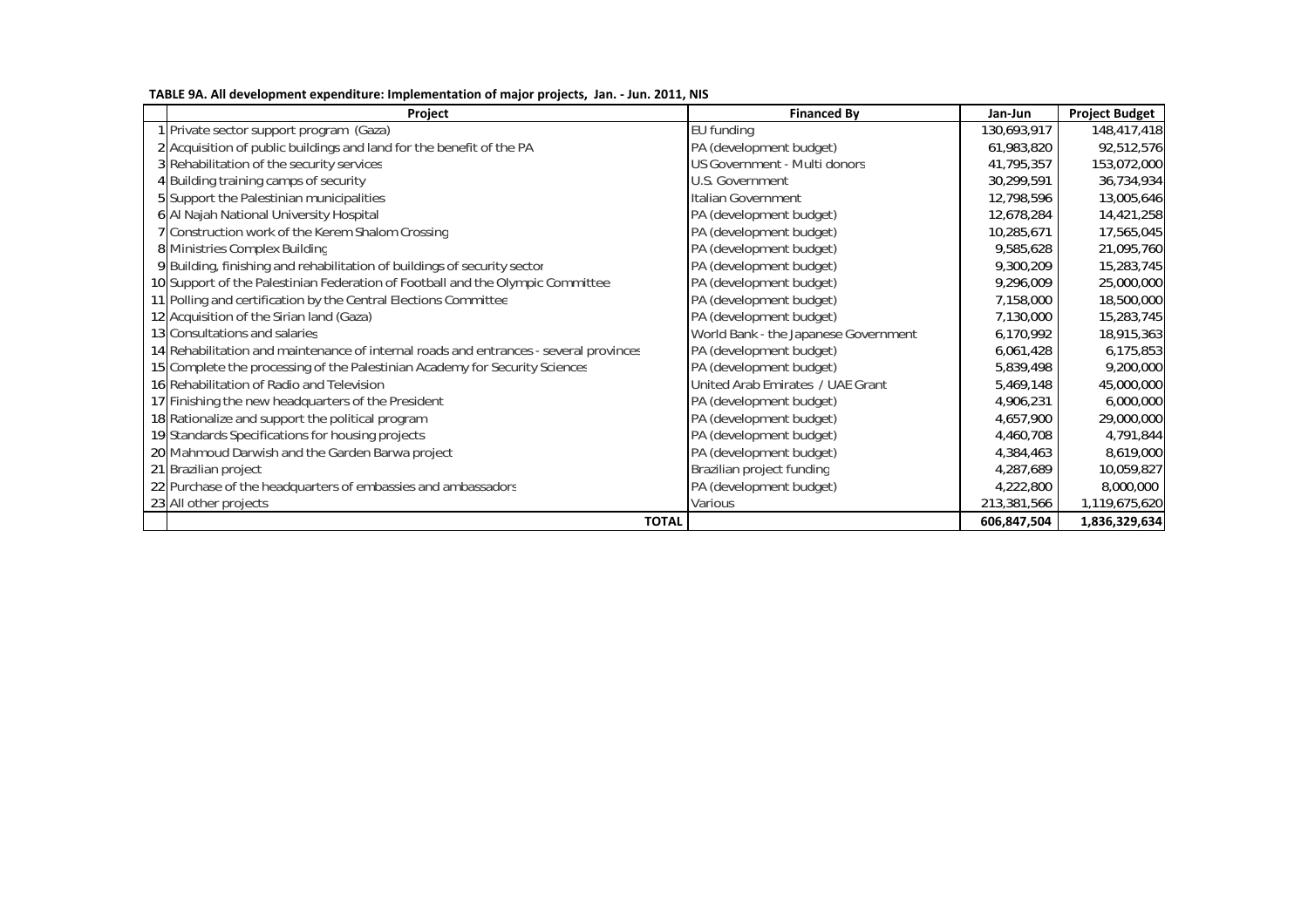| Category                | Jan-Jun     |
|-------------------------|-------------|
| 1 Wages and salaries    | 674,628     |
| 2 Operating expenditure | 198,291,182 |
| 3 Social assistance     | 6,316,517   |
| 4 Subsidies             | 174.855     |
| 5 Other expenditure     | 67,767,554  |
| 6 Capital expenditure   | 333,622,343 |
| Total                   | 606,847,079 |

**TABLE 9B. All development expenditure by GFS category , Jan. ‐ Jun. 2011, NIS**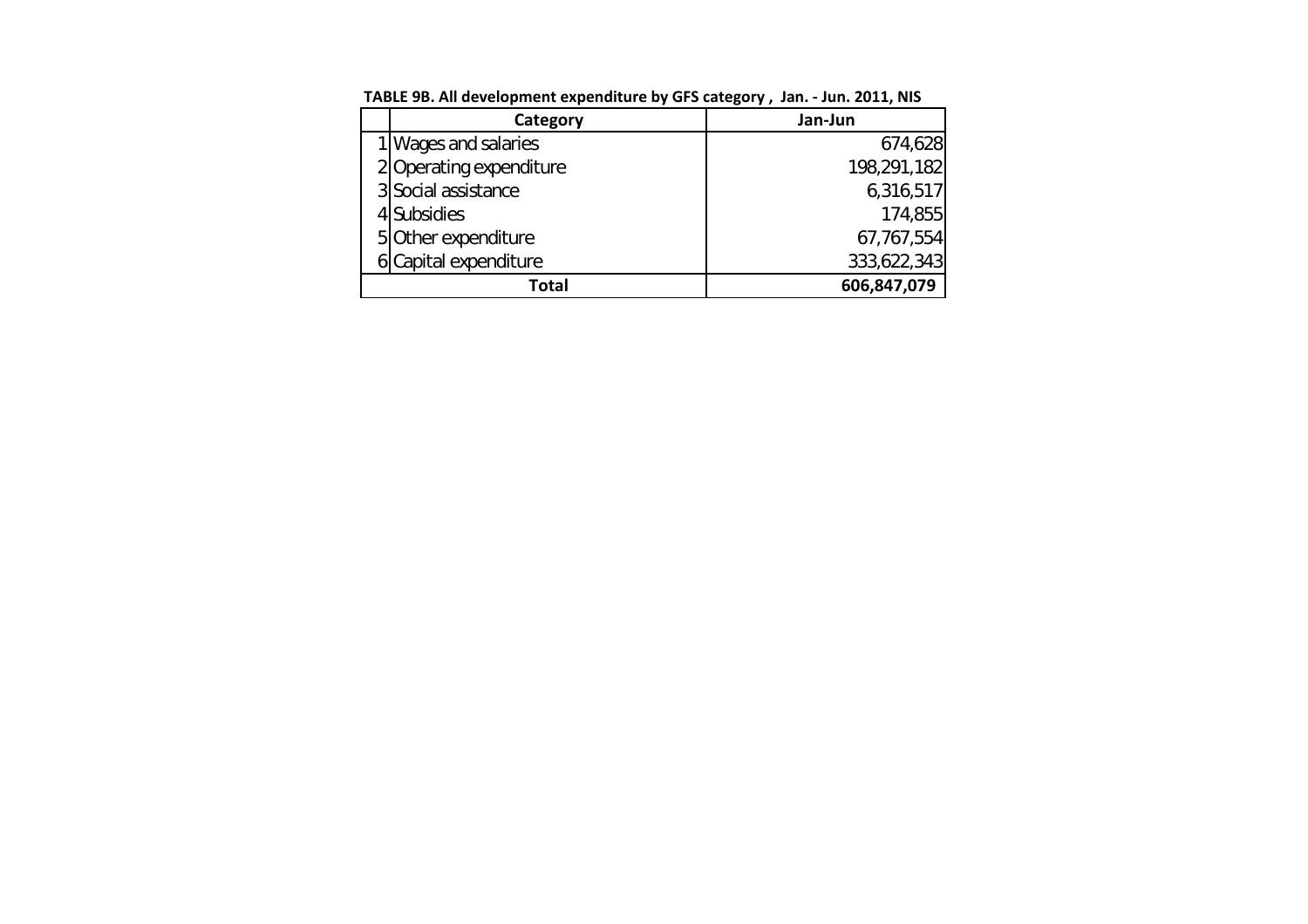| <b>Source</b>                                           | Jan-Jun     | <b>Budget</b> |
|---------------------------------------------------------|-------------|---------------|
| 1 PA (Development Budget)                               | 322,284,110 | 1,054,021,076 |
| $2$ EU                                                  | 131,021,718 | 223,951,997   |
| 3 U.S. Government                                       | 36,927,258  | 43.722.934    |
| 4 Multi-donor external funding (Development Budget)     | 27,038,051  | 136,860,000   |
| 5 United Arab Emirates / Abu Dhabi Fund for Development | 19,053,639  | 40,088,259    |
| 6 Italian Government                                    | 12,850,799  | 13,833,629    |
| 7 World Bank                                            | 9,653,172   | 48,693,049    |
| 8 Finnish Government                                    | 7,205,911   | 9,190,773     |
| 9 Brazilian Government                                  | 5,759,349   | 13,731,330    |
| 10 United Arab Emirates / UAE Grant                     | 5,469,148   | 45,000,000    |
| 11 Other sources                                        | 29,584,349  | 207,236,586   |
| <b>Total</b>                                            | 606,847,504 | 1,836,329,634 |

**TABLE 9C. All development expenditure by source of financing, Jan. ‐ Jun. 2011, NIS**